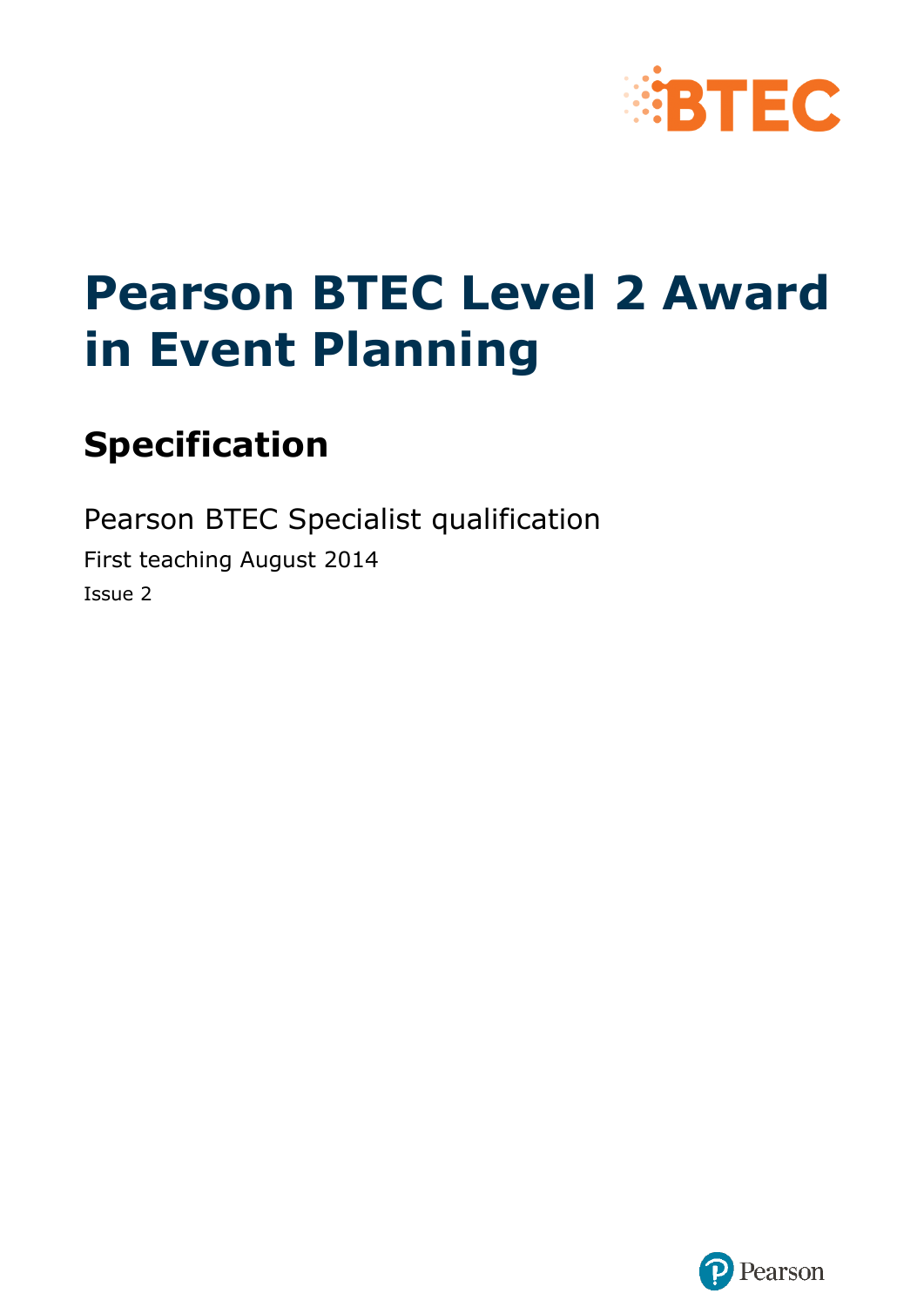#### **Edexcel, BTEC and LCCI qualifications**

Edexcel, BTEC and LCCI qualifications are awarded by Pearson, the UK's largest awarding body offering academic and vocational qualifications that are globally recognised and benchmarked. For further information, please visit our qualifications website at qualifications.pearson.com. Alternatively, you can get in touch with us using the details on our contact us page at qualifications.pearson.com/contactus

#### **About Pearson**

Pearson is the world's leading learning company, with 35,000 employees in more than 70 countries working to help people of all ages to make measurable progress in their lives through learning. We put the learner at the centre of everything we do, because wherever learning flourishes, so do people. Find out more about how we can help you and your learners at qualifications.pearson.com

This specification is Issue 2. Key changes are listed in summary table on next page. We will inform centres of any changes to this issue. The latest issue can be found on the Pearson website: qualifications.pearson.com

The qualification was previously known as

Pearson BTEC Level 2 Award in Event Planning (QCF)

The QNs remain the same.

*References to third party material made in this specification are made in good faith. Pearson does not endorse, approve or accept responsibility for the content of materials, which may be subject to change, or any opinions expressed therein. (Material may include textbooks, journals, magazines and other publications and websites.)*

*All information in this specification is correct at time of publication.*

ISBN 9781446941829

All the material in this publication is copyright © Pearson Education Limited 2017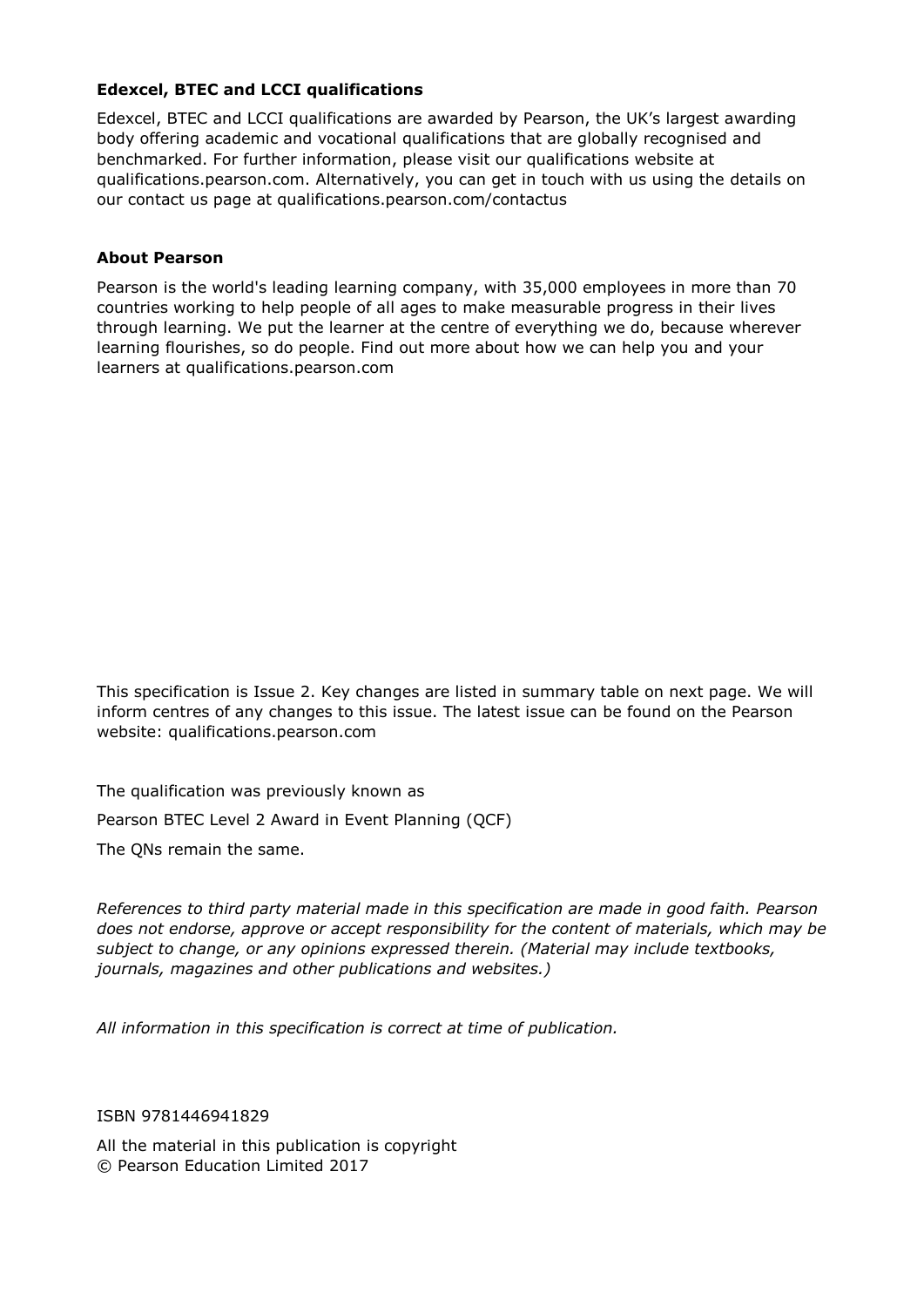### **Summary of Pearson BTEC Level 2 Award in Event Planning specification Issue 2 changes**

| Summary of changes made between previous issue and this current<br>issue | Page/section<br>number |
|--------------------------------------------------------------------------|------------------------|
| All references to QCF have been removed throughout the specification     | Throughout             |
| Definition of TQT added                                                  | Section 1              |
| Definition of sizes of qualifications aligned to TQT                     | Section 1              |
| TQT value added                                                          | Section 2              |
| Reference to credit transfer within the QCF removed                      | Section 5              |
| QCF references removed from unit titles and unit levels in all units     | Section 12             |
| Guided learning definition updated                                       | Section 12             |

Earlier issue(s) show(s) previous changes.

If you need further information on these changes or what they mean, contact us via our website at: qualifications.pearson.com/en/support/contact-us.html.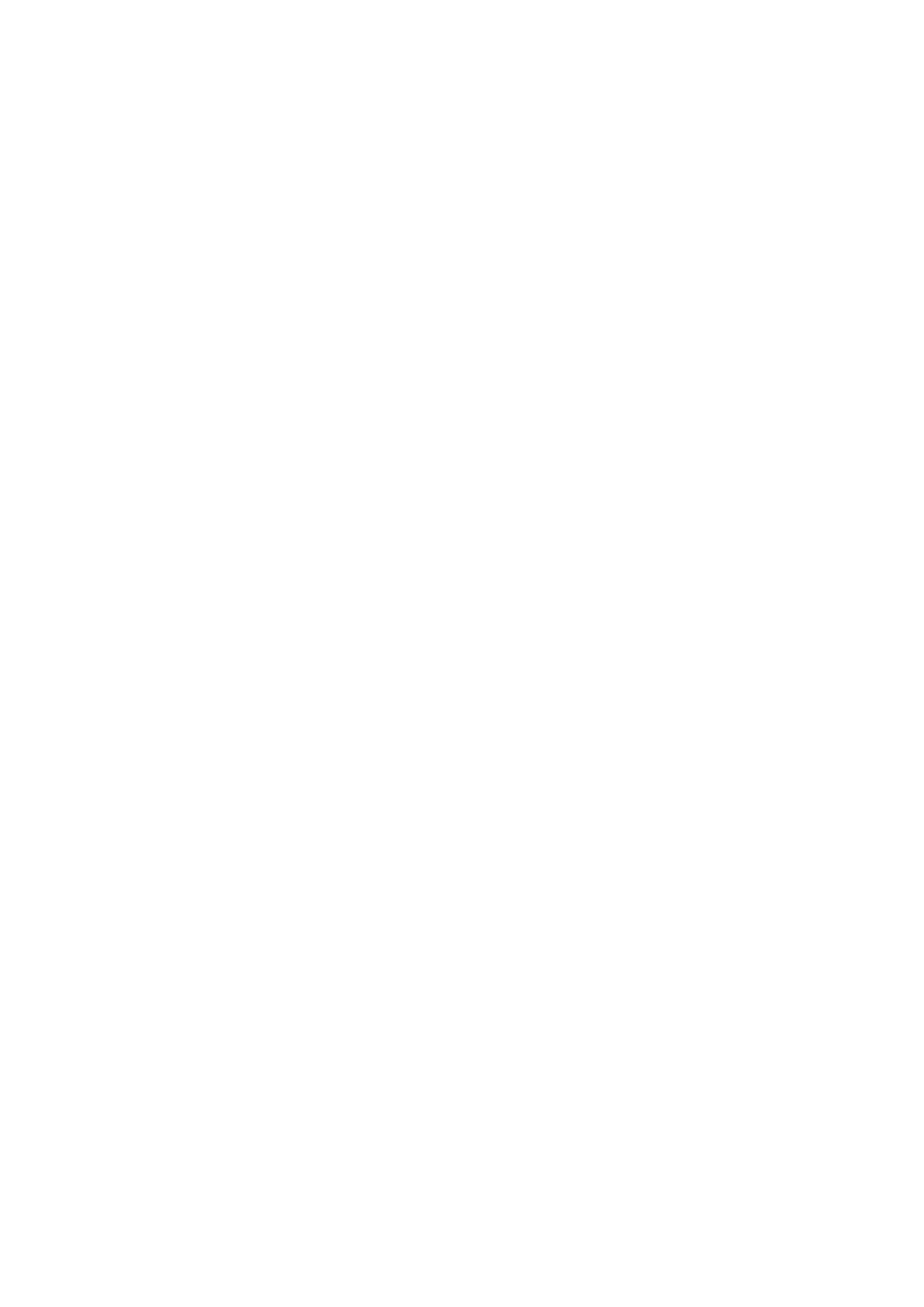# **Contents**

|              | <b>Purpose of this specification</b>                                            | 1  |
|--------------|---------------------------------------------------------------------------------|----|
| 1            | <b>Introducing Pearson BTEC Specialist qualifications</b>                       | 3  |
| $\mathbf{2}$ | <b>Qualification summary and key information</b>                                | 4  |
|              | Qualification number and qualification title                                    | 5  |
|              | Objective of the qualification                                                  | 5  |
|              | Relationship with previous qualifications                                       | 5  |
|              | Progression opportunities through Pearson qualifications                        | 5  |
|              | Industry support and recognition                                                | 5  |
|              | Relationship with National Occupational Standards                               | 5  |
| 3            | <b>Qualification structure</b>                                                  | 6  |
|              | Pearson BTEC Level 2 Award in Event Planning                                    | 6  |
| 4            | <b>Assessment</b>                                                               | 7  |
| 5            | <b>Recognising prior learning and achievement</b>                               | 8  |
|              | Recognition of Prior Learning                                                   | 8  |
| 6            | <b>Centre resource requirements</b>                                             | 9  |
| 7            | <b>Centre recognition and approval</b>                                          | 10 |
|              | Approvals agreement                                                             | 10 |
| 8            | <b>Quality assurance of centres</b>                                             | 11 |
| 9            | <b>Programme delivery</b>                                                       | 12 |
| 10           | <b>Access and recruitment</b>                                                   | 13 |
|              | 11 Access to qualifications for learners with disabilities<br>or specific needs | 14 |
| 12           | <b>Units</b>                                                                    | 15 |
|              | Unit title                                                                      | 15 |
|              | Unit reference number                                                           | 15 |
|              | Level                                                                           | 15 |
|              | Credit value                                                                    | 15 |
|              | Guided learning hours                                                           | 15 |
|              | Unit aim                                                                        | 15 |
|              | <b>Essential resources</b>                                                      | 15 |
|              | Learning outcomes                                                               | 15 |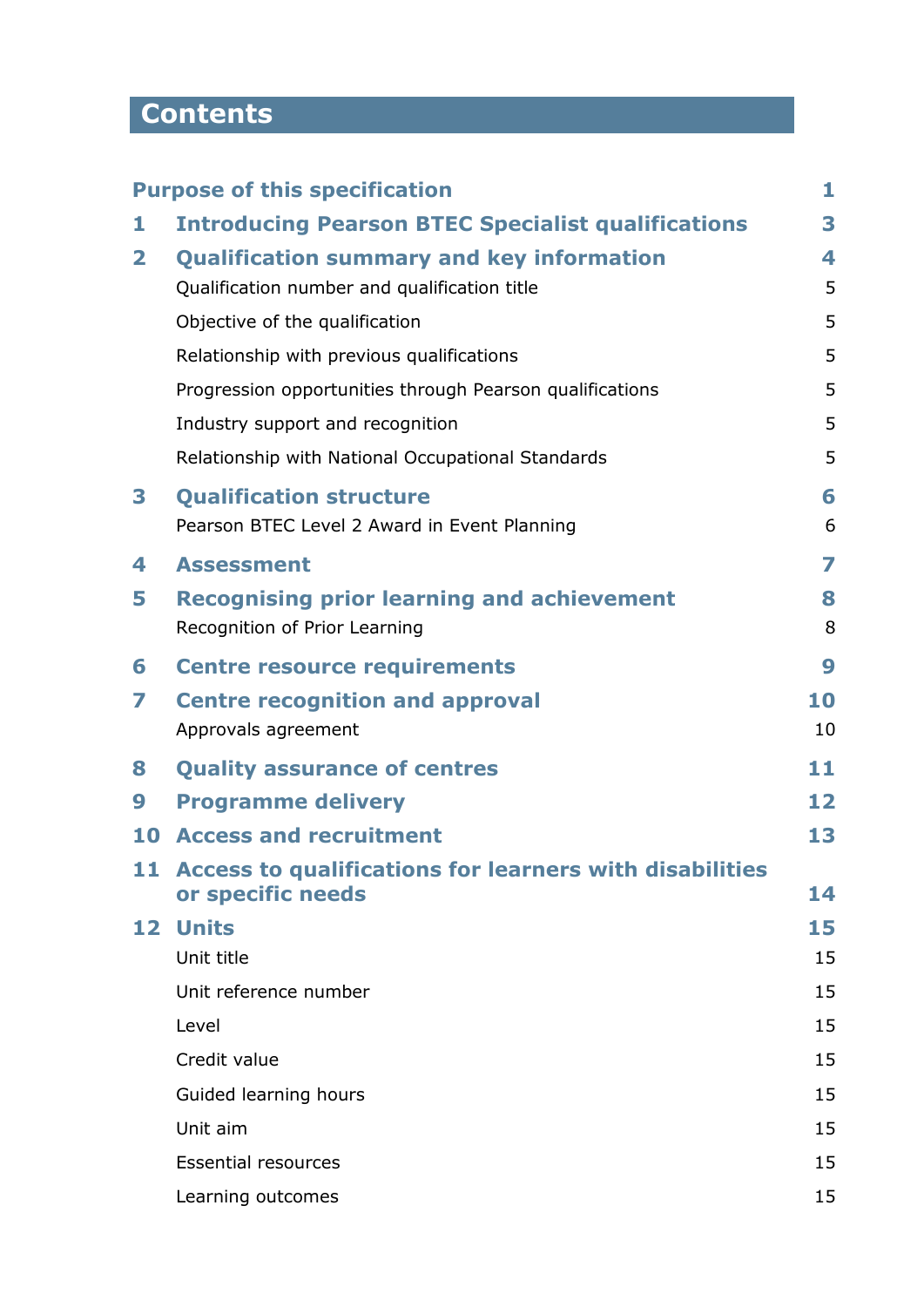|  |                 | Assessment criteria                            | 16 |
|--|-----------------|------------------------------------------------|----|
|  |                 | Unit amplification                             | 16 |
|  |                 | Information for tutors                         | 16 |
|  | Unit $1$ :      | Planning an Event                              | 17 |
|  |                 | Unit 2: Event Review and Evaluation            | 27 |
|  |                 | 13 Further information and useful publications | 36 |
|  |                 | 14 Professional development and training       | 37 |
|  | <b>Annexe A</b> |                                                | 38 |
|  |                 | Mapping with National Occupational Standards   | 38 |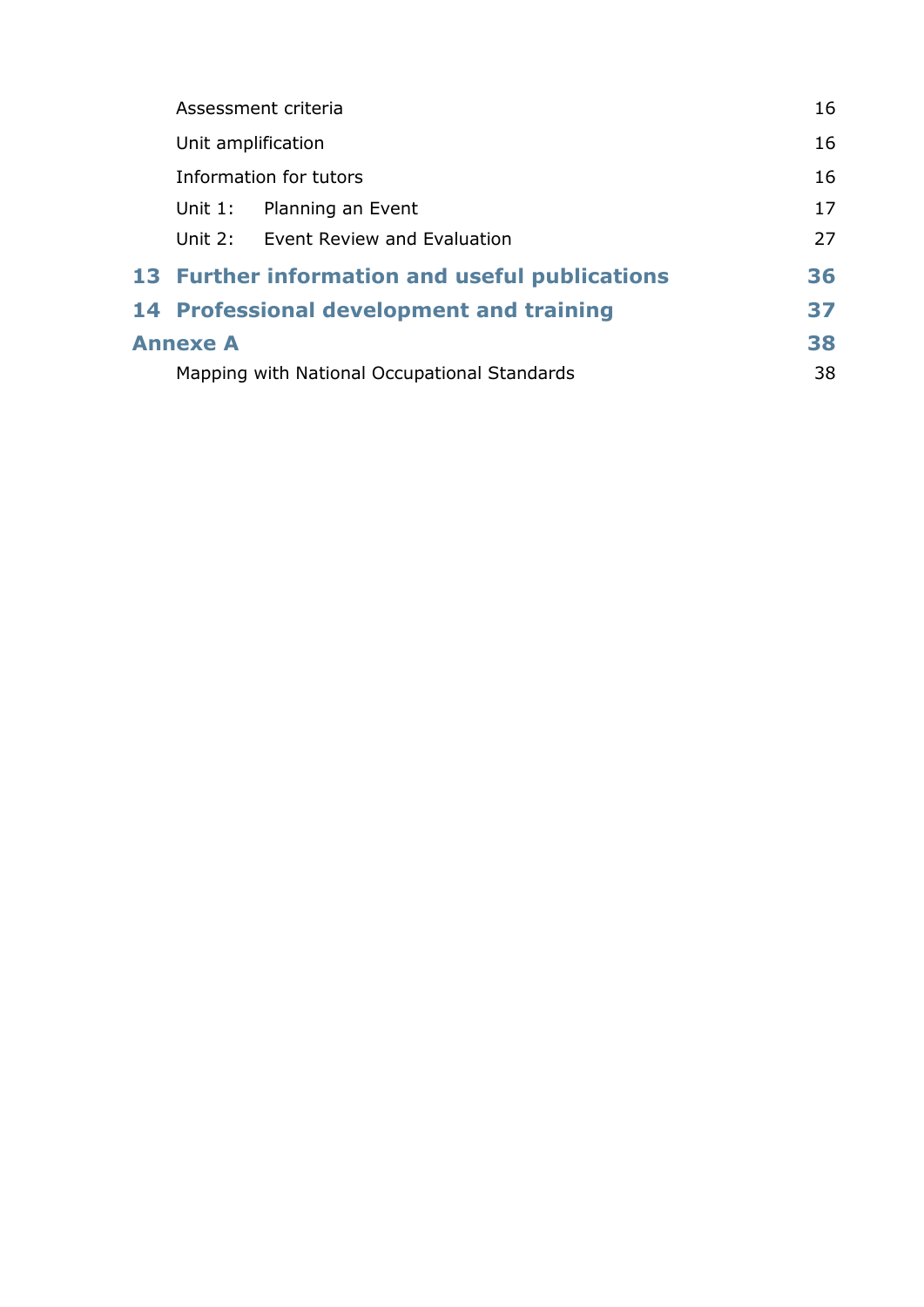### **Purpose of this specification**

The purpose of a specification as defined by Ofqual is to set out:

- the qualification's objective
- any other qualification that a learner must have completed before taking the qualification
- any prior knowledge, skills or understanding that the learner is required to have before taking the qualification
- units that a learner must have completed before the qualification will be awarded and any optional routes
- any other requirements that a learner must have satisfied before they will be assessed or before the qualification will be awarded
- the knowledge, skills and understanding that will be assessed as part of the qualification (giving a clear indication of their coverage and depth)
- the method of any assessment and any associated requirements relating to it
- the criteria against which the learner's level of attainment will be measured (such as assessment criteria)
- any specimen materials
- any specified levels of attainment.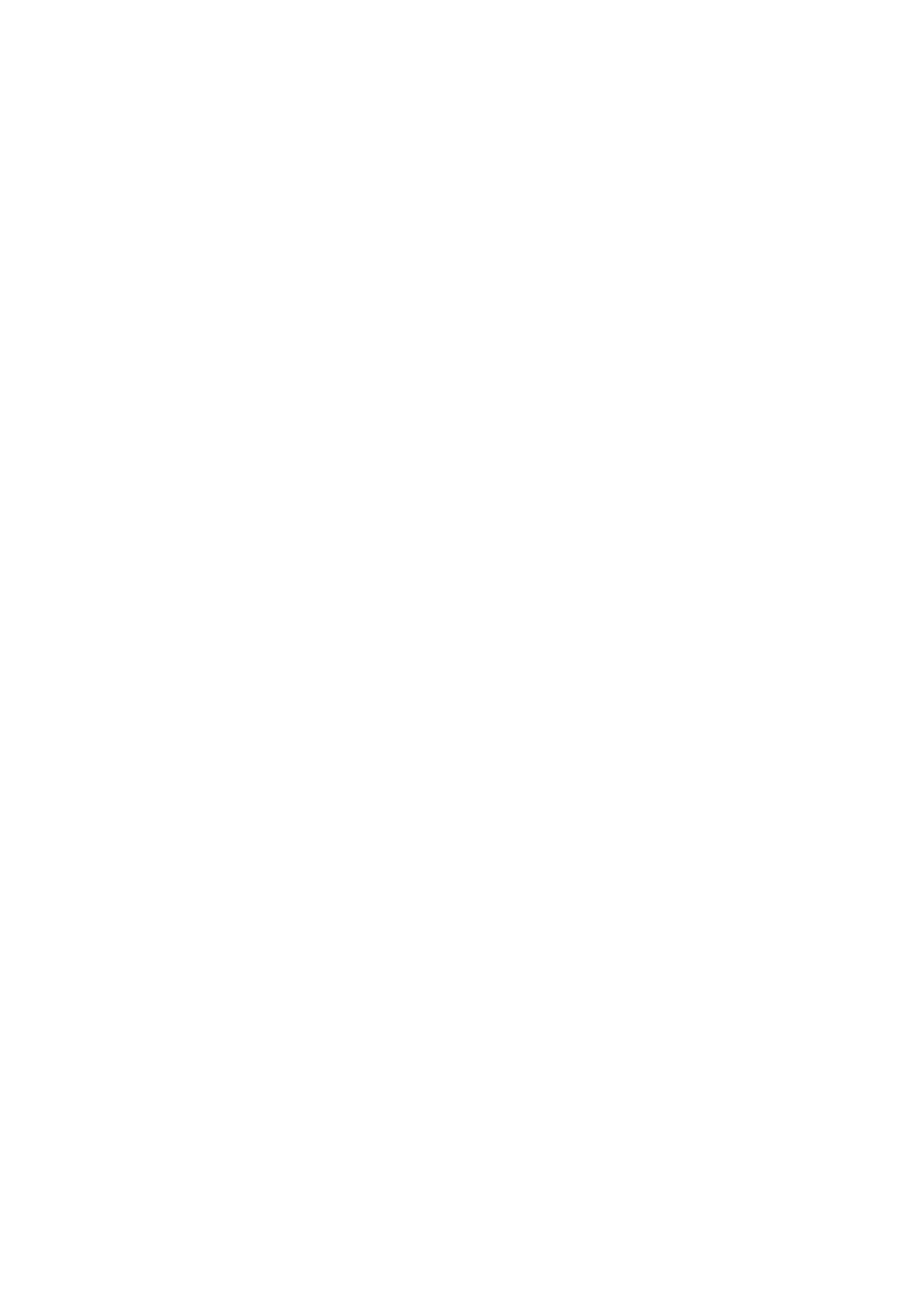## **1 Introducing Pearson BTEC Specialist qualifications**

BTEC Specialist qualifications are work-related qualifications available from Entry to Level 3 in a range of sectors. They give learners the knowledge, understanding and skills they need to prepare for employment in a specific occupational area. The qualifications also provide career development opportunities for those already in work. The qualifications may be offered as full-time or part-time courses in schools or colleges. Training centres and employers may also offer these qualifications.

### **Sizes of Specialist qualifications**

For all regulated qualifications, we specify a total number of hours that learners are expected to undertake in order to complete and show achievement for the qualification – this is the Total Qualification Time (TQT). The TQT value indicates the size of a qualification.

Within the TQT, we identify the number of Guided Learning Hours (GLH) that a centre delivering the qualification needs to provide. Guided learning means activities that directly or immediately involve tutors and assessors in teaching, supervising, and invigilating learners, for example lectures, tutorials, online instruction and supervised study.

As well as guided learning, there may be other required learning that is directed by tutors or assessors. This includes, for example, private study, preparation for assessment and undertaking assessment when not under supervision, such as preparatory reading, revision and independent research.

As well as TQT and GLH, qualifications can also have a credit value – equal to one tenth of TQT, rounded to the nearest whole number.

TQT and credit values are assigned after consultation with users of the qualifications.

BTEC Specialist qualifications are available in the following sizes:

- Award a qualification with a TQT value of 120 or less (equivalent to a range of 1–12 credits)
- Certificate a qualification with a TQT value in the range of 121–369 (equivalent to a range of 13–36 credits)
- Diploma a qualification with a TQT value of 370 or more (equivalent to 37 credits and above).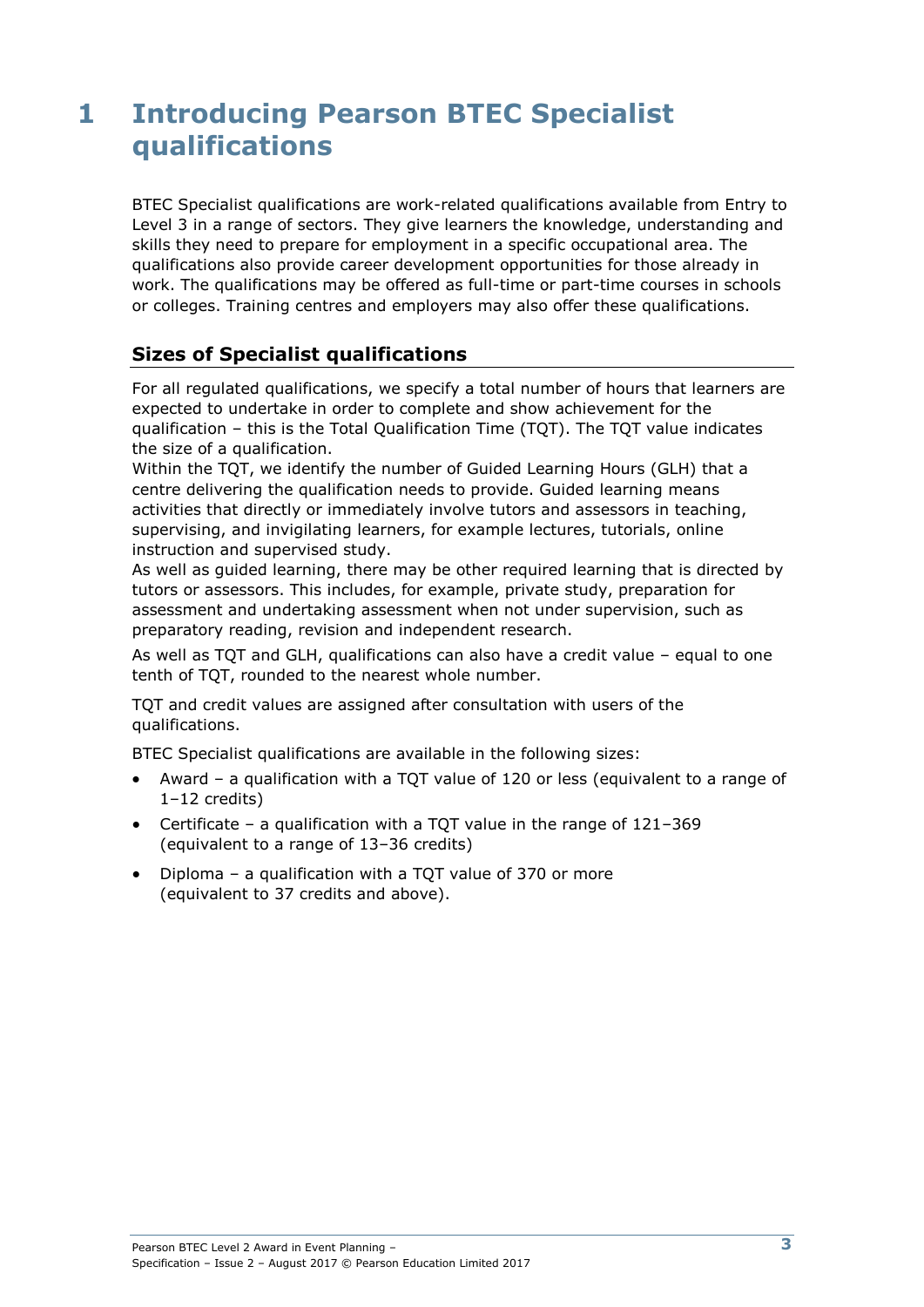# **2 Qualification summary and key information**

| <b>Qualification title</b>     | <b>Pearson BTEC Level 2 Award in Event</b><br><b>Planning</b>                                                                                                                                                                                         |
|--------------------------------|-------------------------------------------------------------------------------------------------------------------------------------------------------------------------------------------------------------------------------------------------------|
| Qualification Number (QN)      | 601/1146/X                                                                                                                                                                                                                                            |
| Regulation start date          | 29/08/2013                                                                                                                                                                                                                                            |
| Operational start date         | 01/08/2014                                                                                                                                                                                                                                            |
| Approved age ranges            | $16 - 18$                                                                                                                                                                                                                                             |
|                                | $19+$                                                                                                                                                                                                                                                 |
| Credit value                   | 5                                                                                                                                                                                                                                                     |
| Assessment                     | Centre-devised assessment (internal assessment)                                                                                                                                                                                                       |
| Total Qualification Time (TQT) | 50                                                                                                                                                                                                                                                    |
| Guided learning hours          | 43                                                                                                                                                                                                                                                    |
| Grading information            | The qualification and units are at pass grade.                                                                                                                                                                                                        |
| Entry requirements             | No prior knowledge, understanding, skills or<br>qualifications are required before learners register<br>for this qualification. However, centres must<br>follow the Pearson Access and Recruitment policy<br>(see Section 10 Access and recruitment). |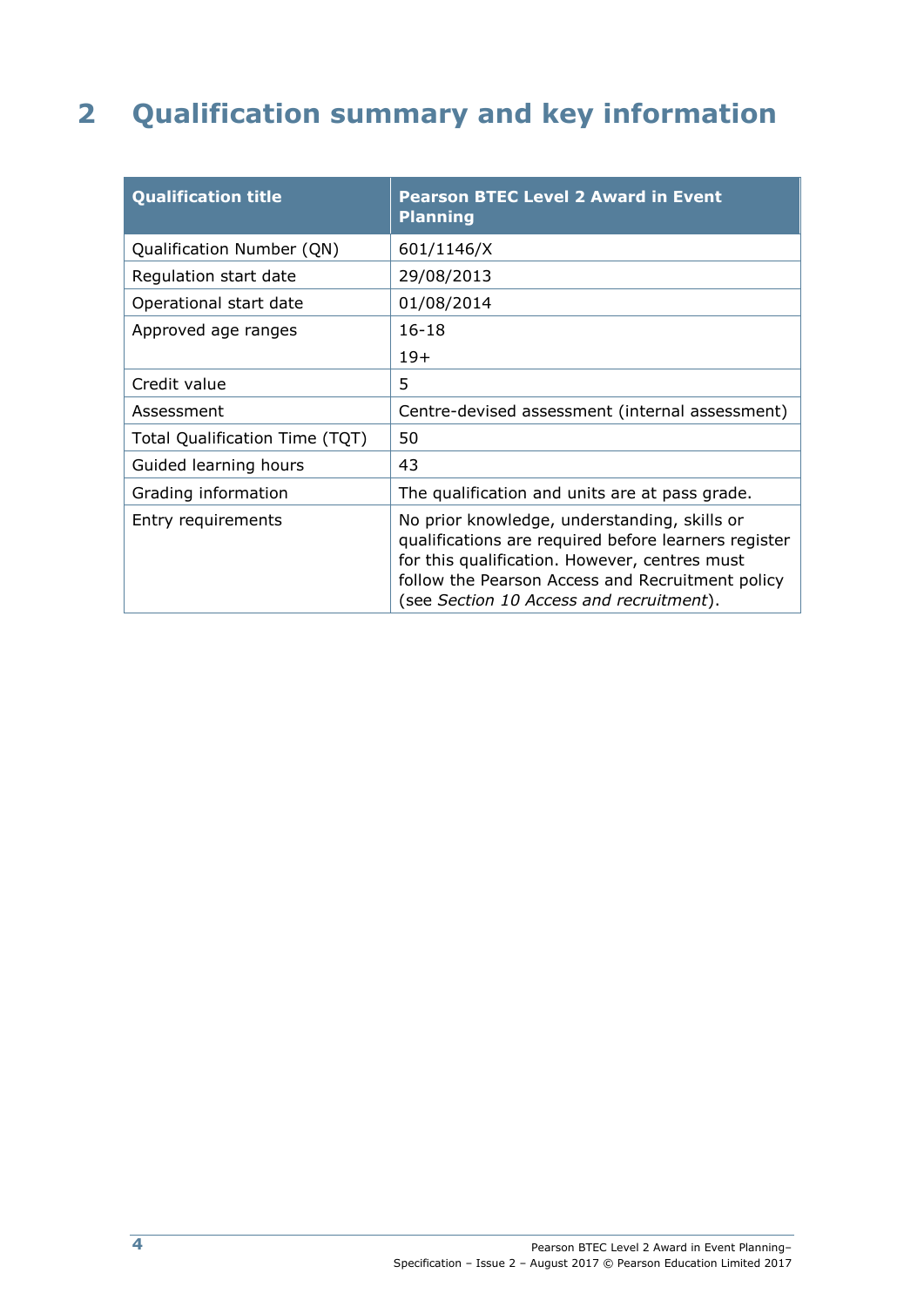### **Qualification number and qualification title**

Centres will need to use the Qualification Number (QN) when they seek public funding for their learners. The qualification title, unit titles and QN are given on each learner's final certificate. You should tell your learners this when your centre recruits them and registers them with us. There is more information about certification in our *UK Information Manual,* available on our website, qualifications.pearson.com

### **Objective of the qualification**

The Pearson BTEC Level 2 Award in Event Planning is for learners who work in, or want to work in, any job role that may involve organising an event.

It gives learners the opportunity to:

- develop knowledge related to the nature of the event industry and knowledge required to plan a small-scale event
- develop skills in planning a successful event
- learn about how to organise an event
- achieve a nationally-recognised Level 2 qualification
- develop personal growth and engagement in learning.

#### **Relationship with previous qualifications**

This qualification is a replacement for the EDI Level 2 Award in Event Planning.

#### **Progression opportunities through Pearson qualifications**

Learners who have achieved the Pearson BTEC Level 2 Award in Event Planning, can progress to the Pearson BTEC Level 3 Certificate in the Principles of Event Management and/or the Pearson Edexcel Level 3 NVQ Diploma in Event Management.

#### **Industry support and recognition**

This qualification is supported by People 1st, the SSC for hospitality, passenger transport, travel and tourism in the UK.

#### **Relationship with National Occupational Standards**

This qualification relates to the National Occupational Standards in Events Management and Temporary Structures. The mapping document in *Annexe A* shows the links between the units within this qualification and the National Occupational Standards.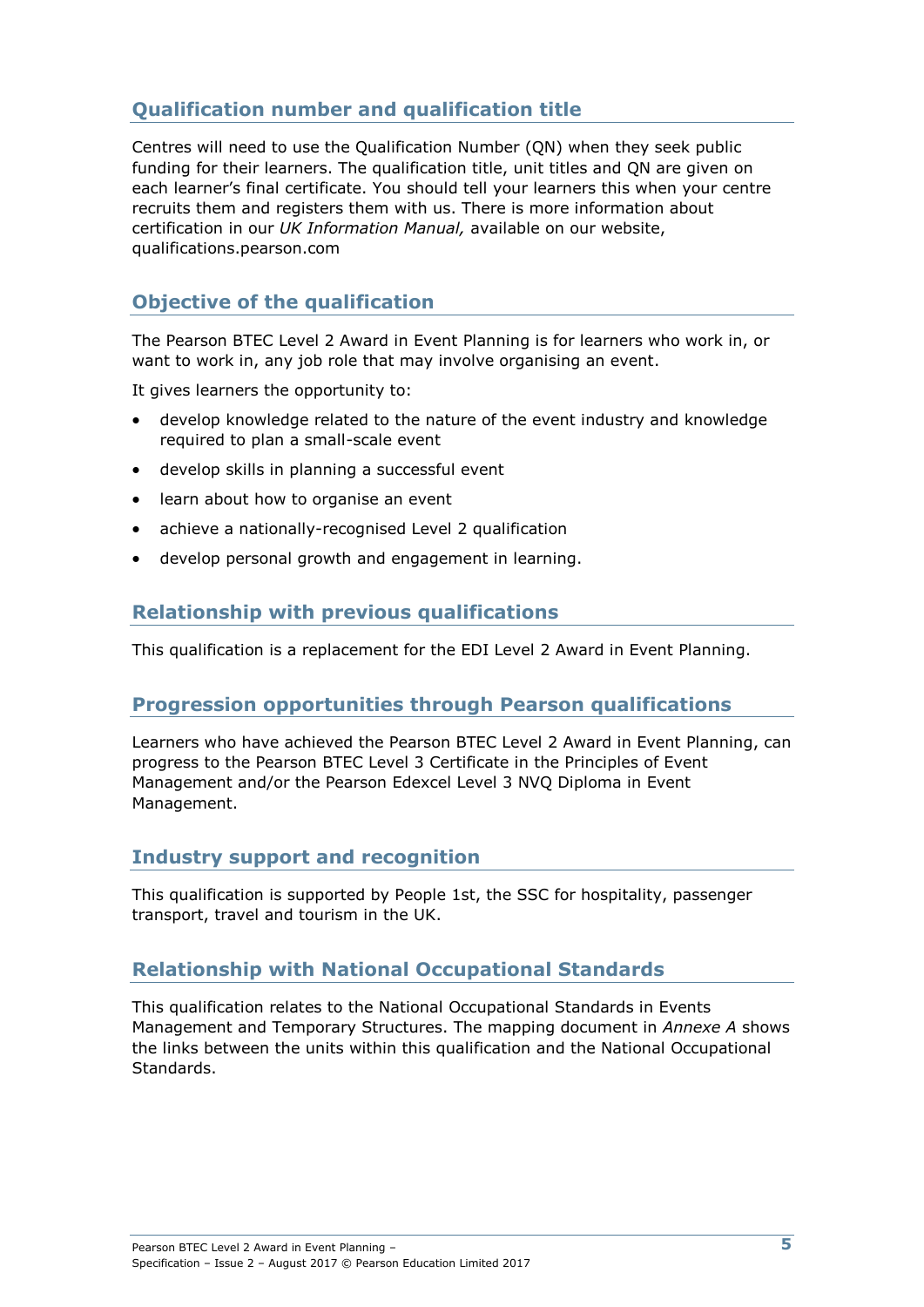# **3 Qualification structure**

### **Pearson BTEC Level 2 Award in Event Planning**

The learner will need to meet the requirements outlined in the table below before Pearson can award the qualification.

| Minimum number of credits that must be achieved |  |
|-------------------------------------------------|--|
| Number of mandatory units that must be achieved |  |

| <b>Unit</b> | <b>Unit</b><br>reference<br>number | <b>Mandatory units</b>      | Level | <b>Credit</b> | <b>Guided</b><br>learning<br>hours |
|-------------|------------------------------------|-----------------------------|-------|---------------|------------------------------------|
|             | Y/602/2454                         | Planning an Event           |       |               | 25                                 |
|             | R/602/2419                         | Event Review and Evaluation |       |               | 18                                 |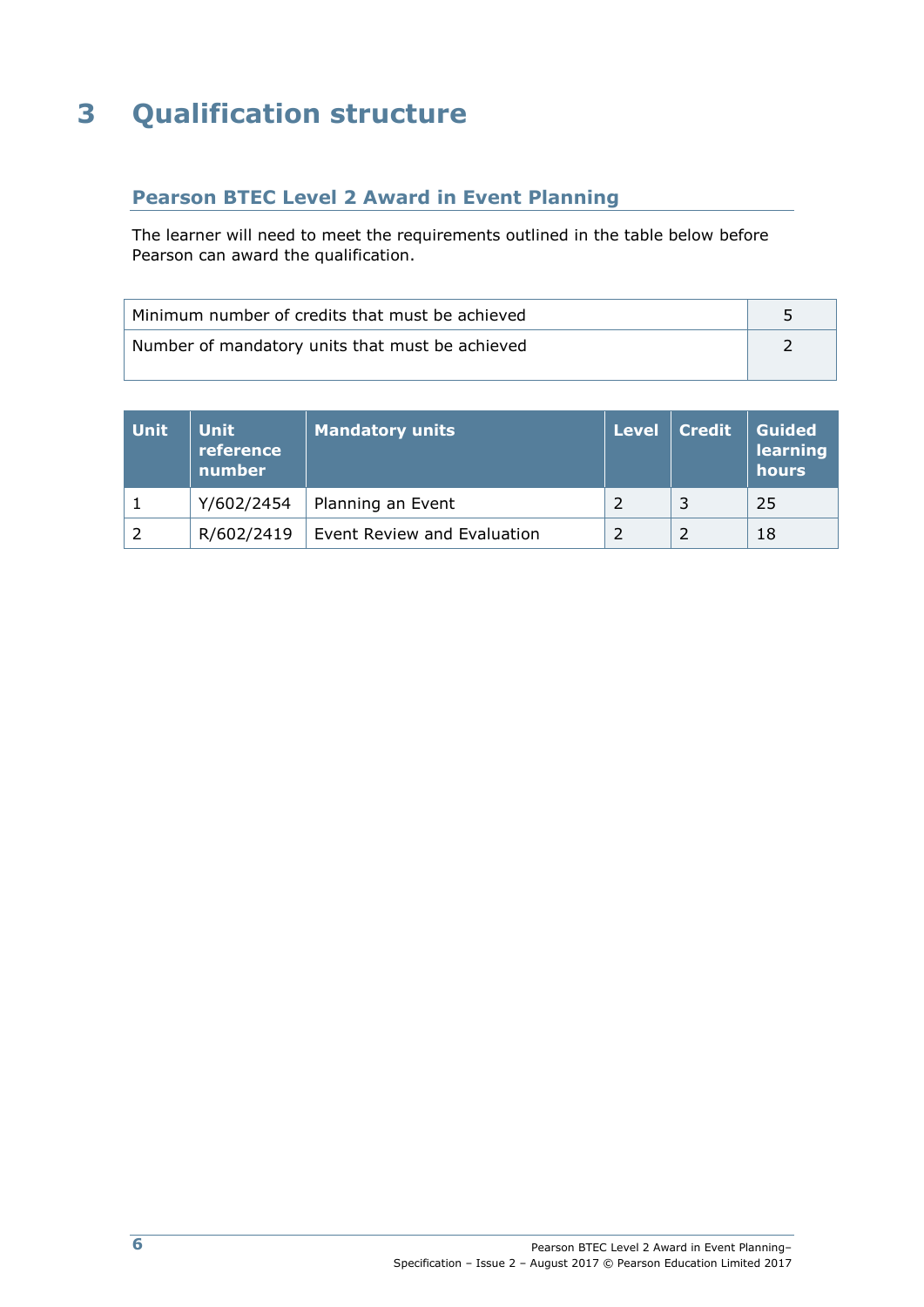### **4 Assessment**

The table below gives a summary of the assessment methods used in the qualification.

| <b>Units</b> | <b>Assessment method</b>  |
|--------------|---------------------------|
| All units    | Centre-devised assessment |

#### **Centre-devised assessment (internal assessment)**

Each unit has specified learning outcomes and assessment criteria. To pass an internally assessed unit, learners must meet all the learning outcomes. Centres may find it helpful if learners index and reference their evidence to the relevant learning outcomes and assessment criteria.

Centres need to write assignment briefs for learners to show what evidence is required. Assignment briefs should indicate clearly which assessment criteria are being targeted.

Assignment briefs and evidence produced by learners must meet any additional requirements in the *Information for tutors* section of the unit.

Unless otherwise indicated in *Information for tutors*, the centre can decide the form of assessment evidence (for example, performance observation, presentations, projects, tests, extended writing) as long as the methods chosen allow learners to produce valid, sufficient and reliable evidence of meeting the assessment criteria.

Centres are encouraged to give learners realistic scenarios and maximise the use of practical activities in delivery and assessment.

To avoid over-assessment, centres are encouraged to link delivery and assessment across units.

There is more guidance about internal assessment on our website. See *Section 13. Further information and useful publications*.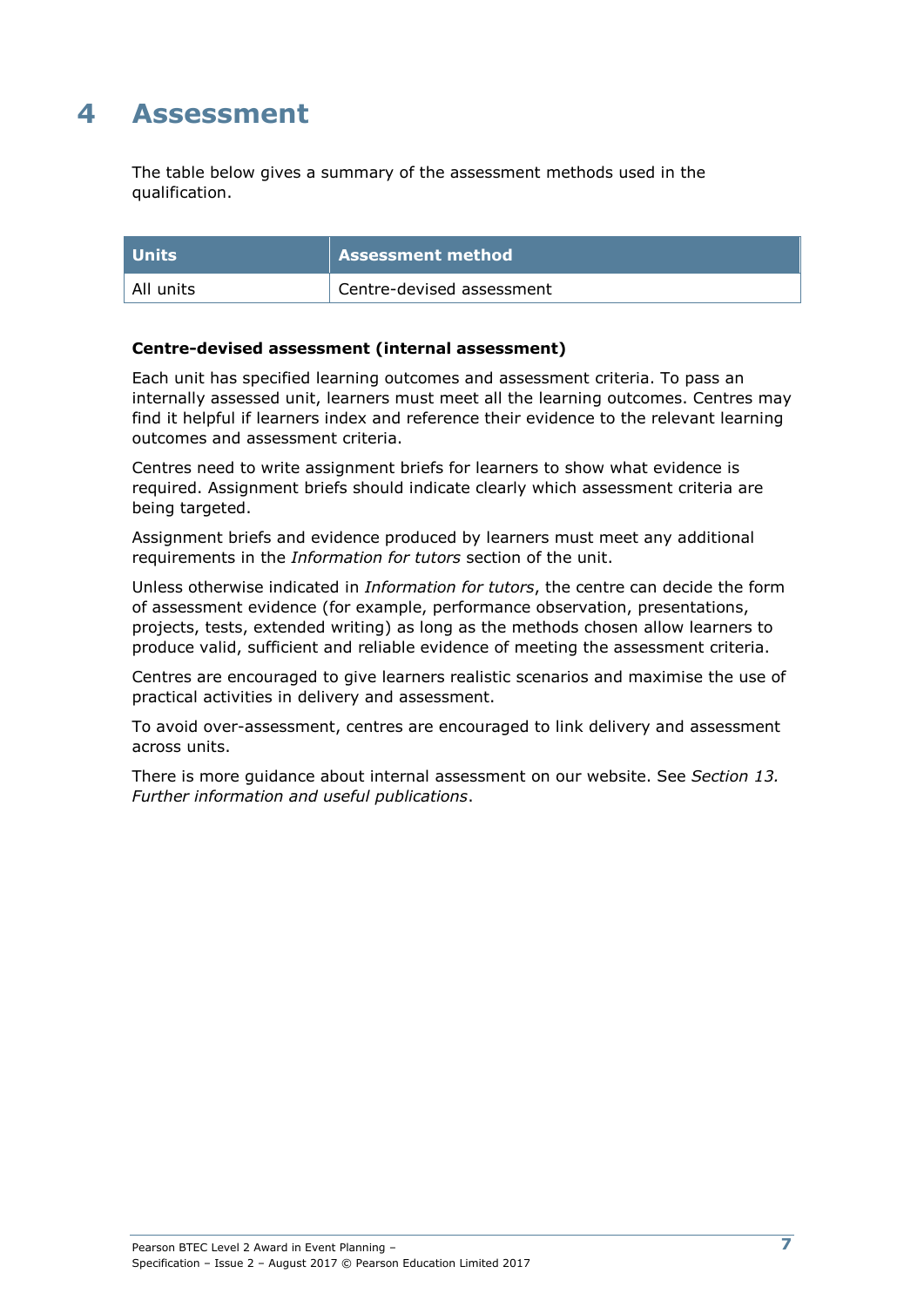# **5 Recognising prior learning and achievement**

#### **Recognition of Prior Learning**

Recognition of Prior Learning (RPL) is a method of assessment (leading to the award of credit) that considers whether a learner can demonstrate that they can meet the assessment requirements for a unit through knowledge, understanding or skills they already possess and so do not need to develop through a course of learning.

Pearson encourages centres to recognise learners' previous achievements and experiences in and outside the workplace, as well as in the classroom. RPL provides a route for the recognition of the achievements resulting from continuous learning.

RPL enables recognition of achievement from a range of activities using any valid assessment methodology. If the assessment requirements of a given unit or qualification have been met, the use of RPL is acceptable for accrediting a unit, units or a whole qualification. Evidence of learning must be sufficient, reliable and valid.

Further guidance is available in the policy document *Recognition of Prior Learning Policy and Process*, which is on our website, qualifications.pearson.com.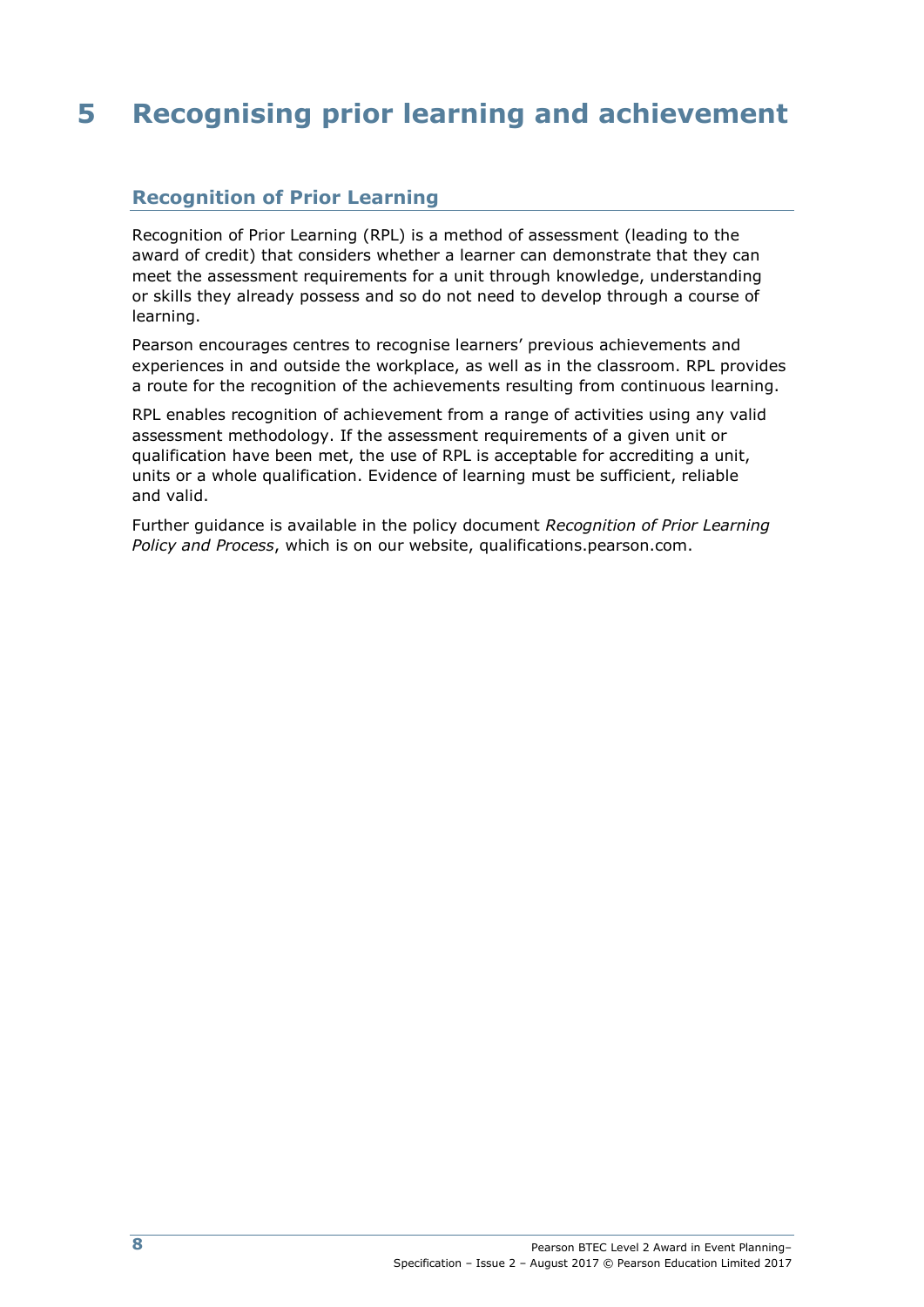# **6 Centre resource requirements**

As part of the approval process, centres must make sure that the resources requirements below are in place before offering the qualification.

- Centres must have appropriate physical resources (for example, equipment, IT, learning materials, teaching rooms) to support the delivery and assessment of the qualification.
- Staff involved in the assessment process must have relevant expertise and occupational experience.
- There must be systems in place to ensure continuing professional development for staff delivering the qualification.
- Centres must have appropriate health and safety policies in place relating to the use of equipment by learners.
- Centres must deliver the qualifications in accordance with current equality legislation. For further details on Pearson's commitment to the Equality Act 2010, please see Section 10 Access and recruitment and Section 11 Access to qualifications for learners with disabilities or specific needs. For full details on the Equality Act 2010, please go to: [www.legislation.gov.uk](http://www.legislation.gov.uk/)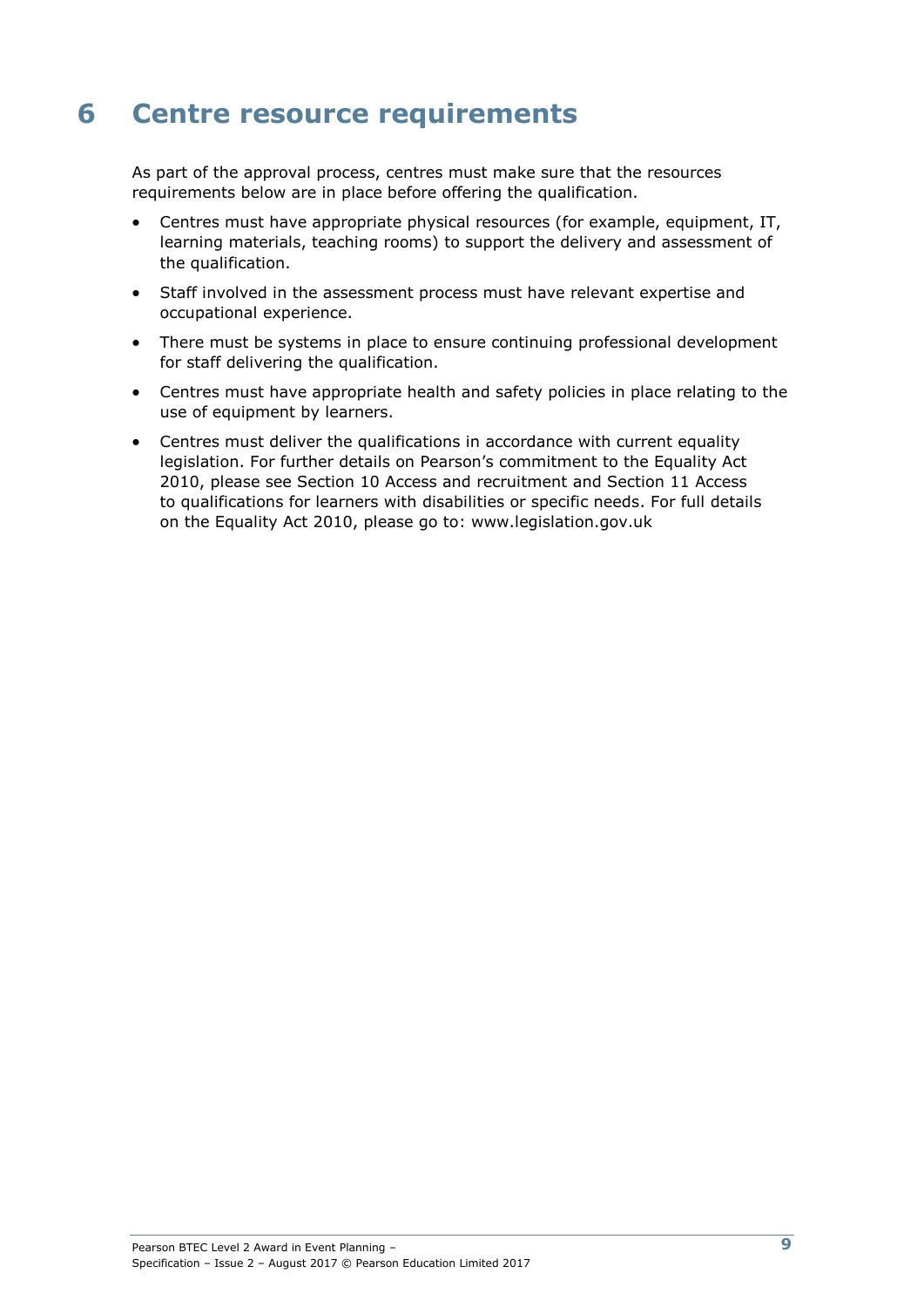# **7 Centre recognition and approval**

Centres that have not previously offered Pearson qualifications need to apply for, and be granted, centre recognition as part of the process for approval to offer individual qualifications.

Existing centres will be given 'automatic approval' for a new qualification if they are already approved for a qualification that is being replaced by a new qualification and the conditions for automatic approval are met.

Guidance on seeking approval to deliver Pearson BTEC qualifications is available at qualifications.pearson.com

#### **Approvals agreement**

All centres are required to enter into an approval agreement that is a formal commitment by the head or principal of a centre to meet all the requirements of the specification and any associated codes, conditions or regulations. Pearson will act to protect the integrity of the awarding of qualifications. If centres do not comply with the agreement, this could result in the suspension of certification or withdrawal of approval.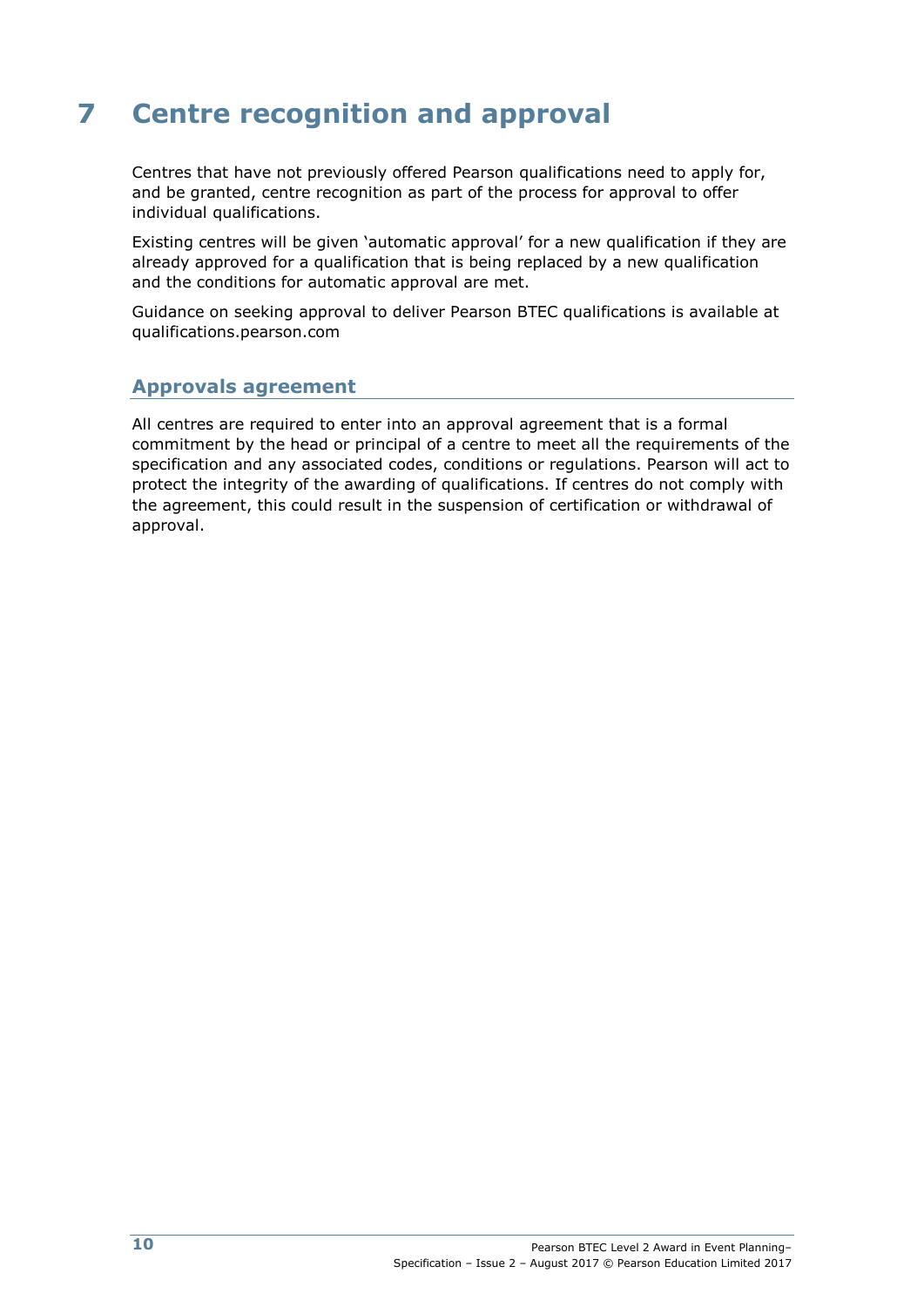# **8 Quality assurance of centres**

Quality assurance is at the heart of vocational qualifications. The centre assesses Pearson BTEC qualifications. The centre will use quality assurance to make sure that their managers, internal verifiers and assessors are standardised and supported. Pearson use quality assurance to check that all centres are working to national standards. It gives us the opportunity to identify and provide support, if needed, to safeguard certification. It also allows us to recognise and support good practice.

For the qualifications in this specification, the Pearson quality assurance model will follow one of the processes listed below.

- 1 Delivery of the qualification as part of a BTEC apprenticeship ('single click' registration):
	- an annual visit by a Standards Verifier to review centre-wide quality assurance systems and sampling of internal verification and assessor decisions
- 2 Delivery of the qualification outside the apprenticeship:
	- an annual visit to the centre by a Centre Quality Reviewer to review centrewide quality assurance systems
	- Lead Internal Verifier accreditation. This involves online training and standardisation of Lead Internal Verifiers using our OSCA platform, accessed via Edexcel Online. Please note that not all qualifications will include Lead Internal Verifier accreditation. Where this is the case, we will annually allocate annually a Standards Verifier to conduct postal sampling of internal verification and assessor decisions for the Principal Subject Area.

For further details, go to the *UK BTEC Quality Assurance Handbook* [on](http://www.edexcel.com/quals/BTEC/quality/Pages/documents.aspx) our website.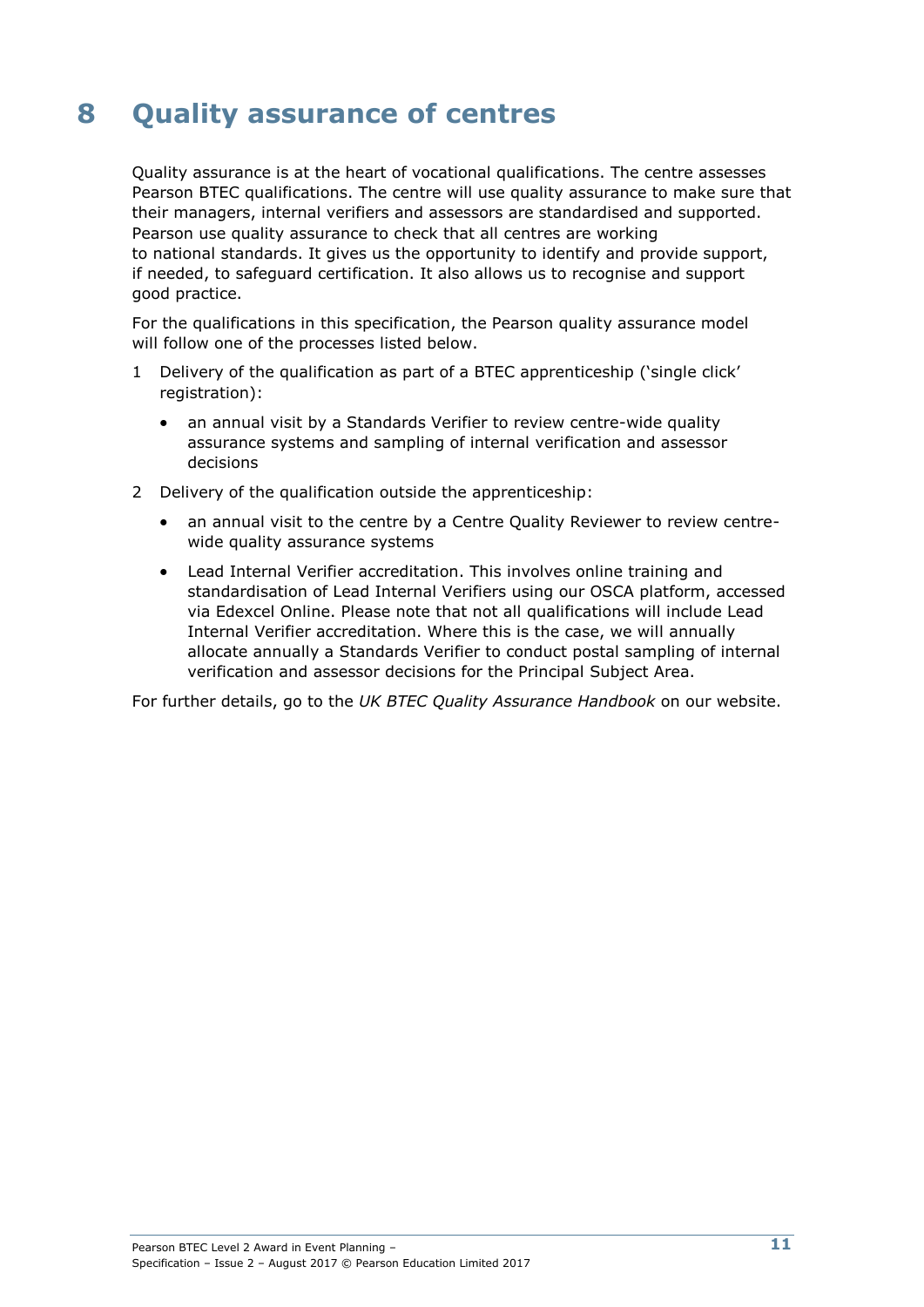# **9 Programme delivery**

Centres are free to offer the qualifications using any mode of delivery (for example full time, part time, evening only, distance learning) that meets their learners' needs. Whichever mode of delivery is used, centres must make sure that learners have access to the resources identified in the specification and to the subject specialists delivering the units.

Those planning the programme should aim to enhance the vocational nature of the qualification by:

- liaising with employers to make sure a course is relevant to learners' specific needs
- accessing and using non-confidential data and documents from learners' workplaces
- developing up-to-date and relevant teaching materials that make use of scenarios that are relevant to the sector
- giving learners the opportunity to apply their learning in practical activities
- including sponsoring employers in the delivery of the programme and, where appropriate, in the assessment
- making full use of the variety of experience of work and life that learners bring to the programme.

Centres must make sure that any legislation taught is up to date.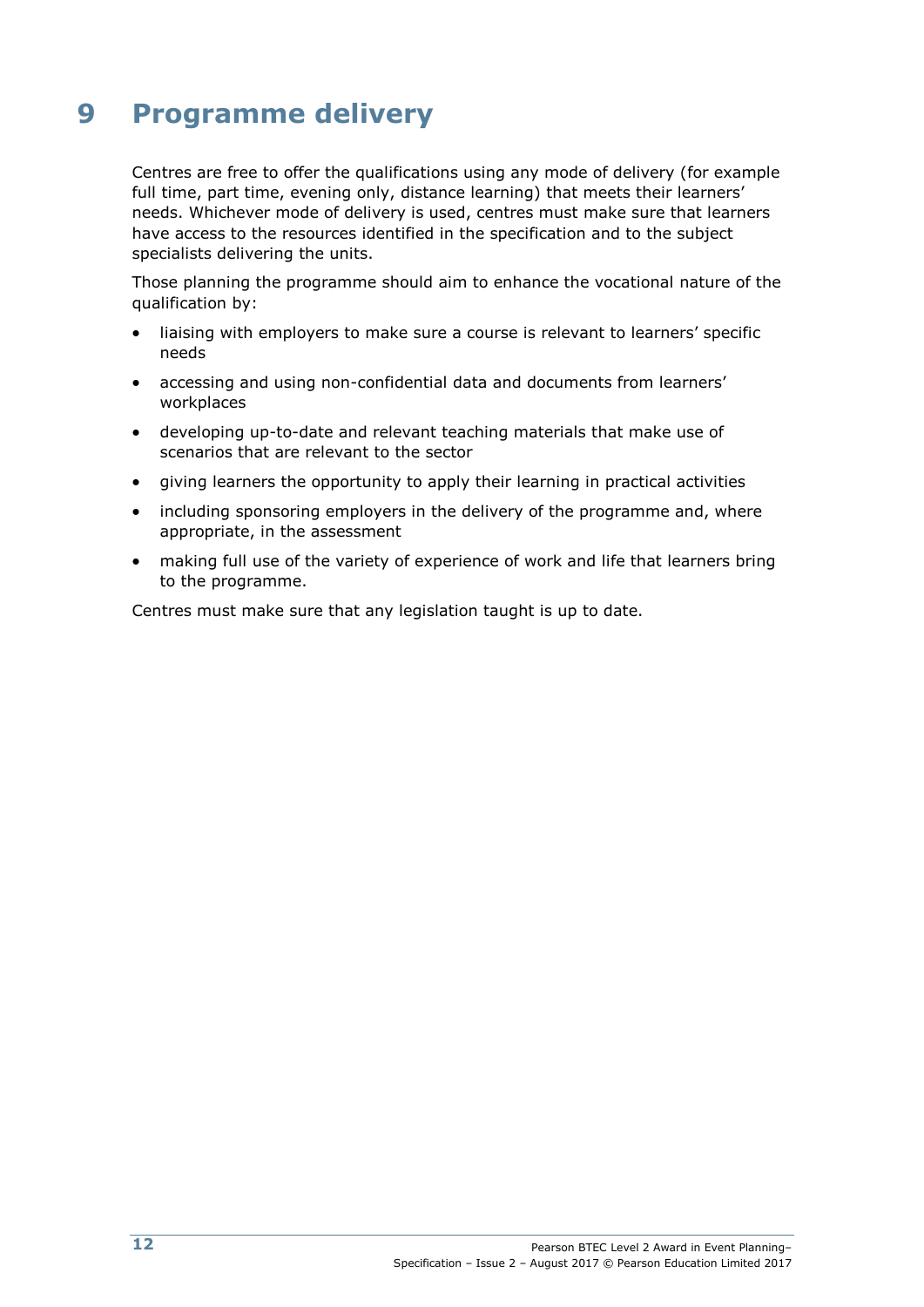## **10 Access and recruitment**

Pearson's policy regarding access to our qualifications is that:

- they should be available to everyone who is capable of reaching the required standards
- they should be free from any barriers that restrict access and progression
- there should be equal opportunities for all those wishing to access the qualifications.

Centres are required to recruit learners to Pearson BTEC Specialist qualifications with integrity.

Applicants will need relevant information and advice about the qualification to make sure it meets their needs.

Centres should review the applicant's prior qualifications and/or experience, considering whether this profile shows that they have the potential to achieve the qualification.

For learners with disabilities and specific needs, this review will need to take account of the support available to the learner during teaching and assessment of the qualification. The review must take account of the information and guidance in *Section 11 Access to qualifications for learners with disabilities or specific needs*.

Learners may be aged between 14 and 16 and therefore potentially vulnerable. Where learners are required to spend time and be assessed in work settings, it is the centre's responsibility to ensure that the work environment they go into is safe.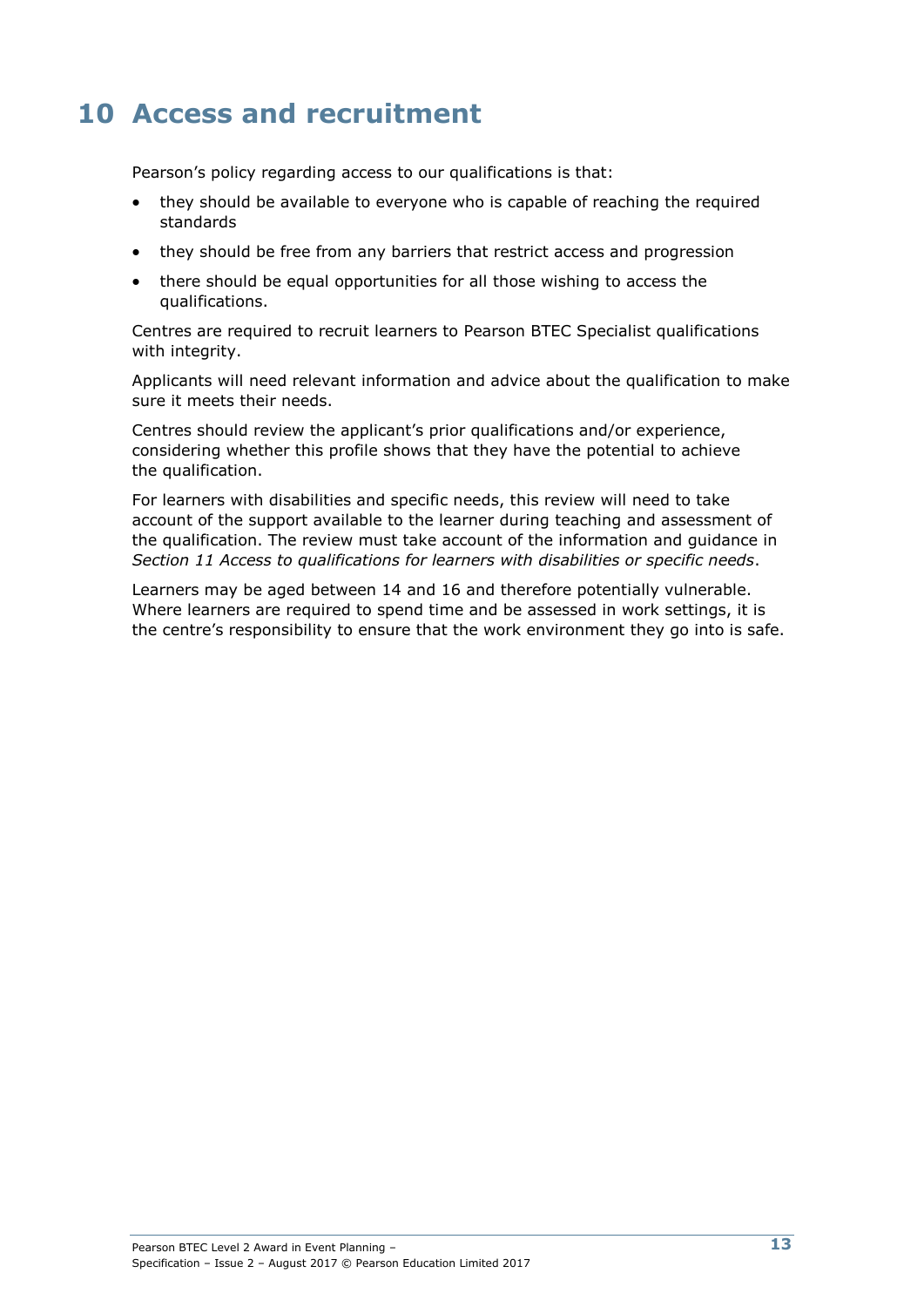### **11 Access to qualifications for learners with disabilities or specific needs**

Equality and fairness are central to our work. Pearson's Equality Policy requires all learners to have equal opportunity to access our qualifications and assessments. It also requires our qualifications to be awarded in a way that is fair to every learner.

We are committed to making sure that:

- learners with a protected characteristic (as defined by the Equality Act 2010) are not, when they are undertaking one of our qualifications, disadvantaged in comparison to learners who do not share that characteristic
- all learners achieve the recognition they deserve from undertaking a qualification and that this achievement can be compared fairly to the achievement of their peers.

Learners taking a qualification may be assessed in British sign language or Irish sign language where it is permitted for the purpose of reasonable adjustments.

Further information regarding Access Arrangements can be found in the Joint Council for Qualifications (JCQ) document *Access Arrangements, Reasonable Adjustments and Special Consideration for General and Vocational qualifications.*  Further details on how to make adjustments for learners with protected characteristics are given in the *Supplementary Guidance for Reasonable Adjustment and Special Consideration in Vocational Internally Assessed Units.* 

These documents are available on our website, at [qualifications.pearson.com](http://www.edexcel.com/Policies)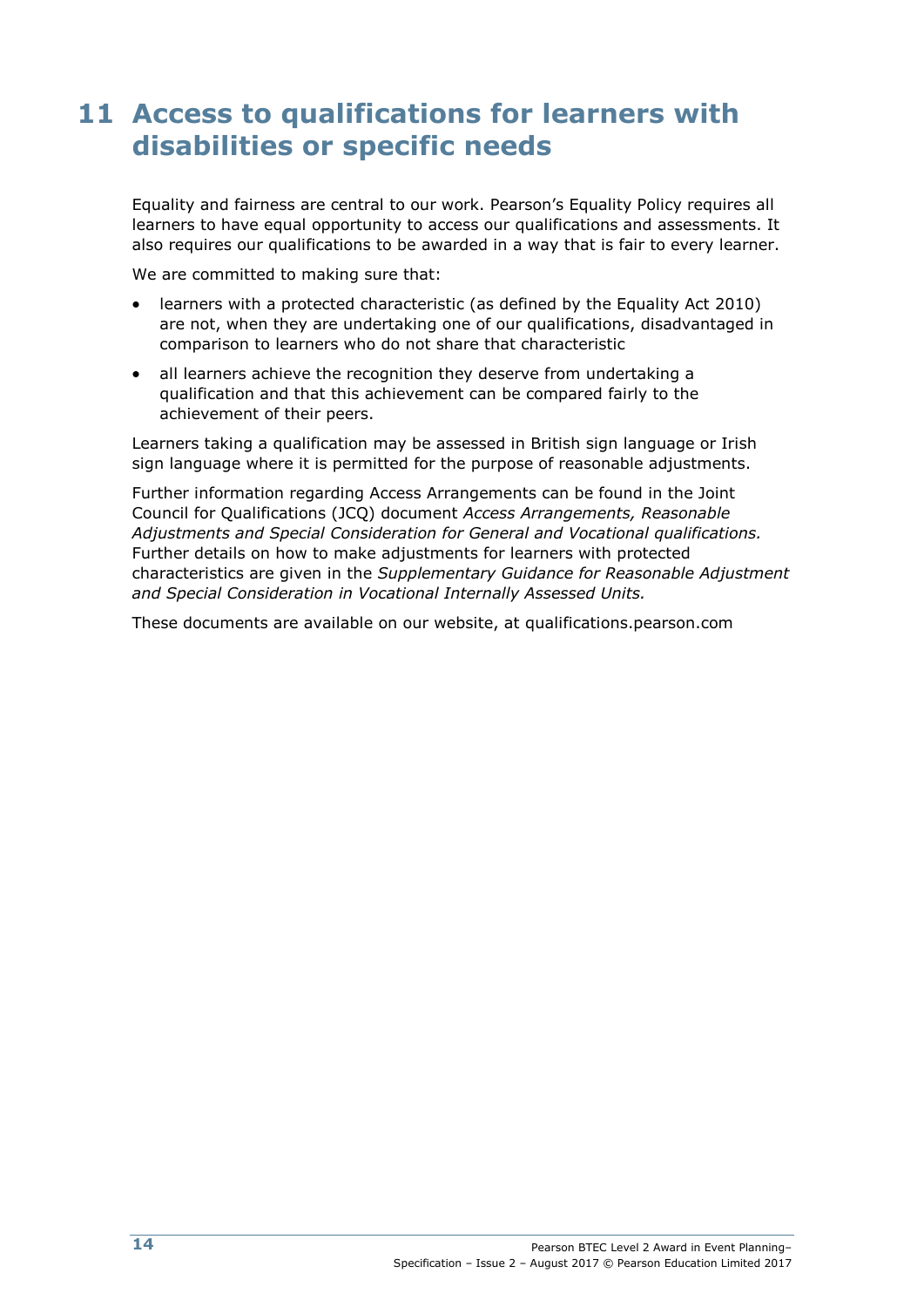### **12 Units**

Units have the following sections.

#### **Unit title**

This is the formal title of the unit that will appear on the learner's certificate.

#### **Unit reference number**

Each unit is assigned a unit reference number that appears with the unit title on the Register of Regulated Qualifications.

#### **Level**

All units and qualifications have a level assigned to them. The level assigned is informed by the level descriptors by Ofqual, the qualifications regulator.

#### **Credit value**

When a learner achieves a unit, they gain the specified number of credits.

#### **Guided learning hours**

Guided Learning Hours (GLH) is the number of hours that a centre delivering the qualification needs to provide. Guided learning means activities that directly or immediately involve tutors and assessors in teaching, supervising, and invigilating learners, for example lectures, tutorials, online instruction and supervised study.

#### **Unit aim**

This gives a summary of what the unit aims to do.

#### **Essential resources**

This section lists any specialist resources needed to deliver the unit. The centre will be asked to make sure that these resources are in place when it seeks approval from Pearson to offer the qualification.

#### **Learning outcomes**

The learning outcomes of a unit set out what a learner knows, understands or is able to do as the result of a process of learning.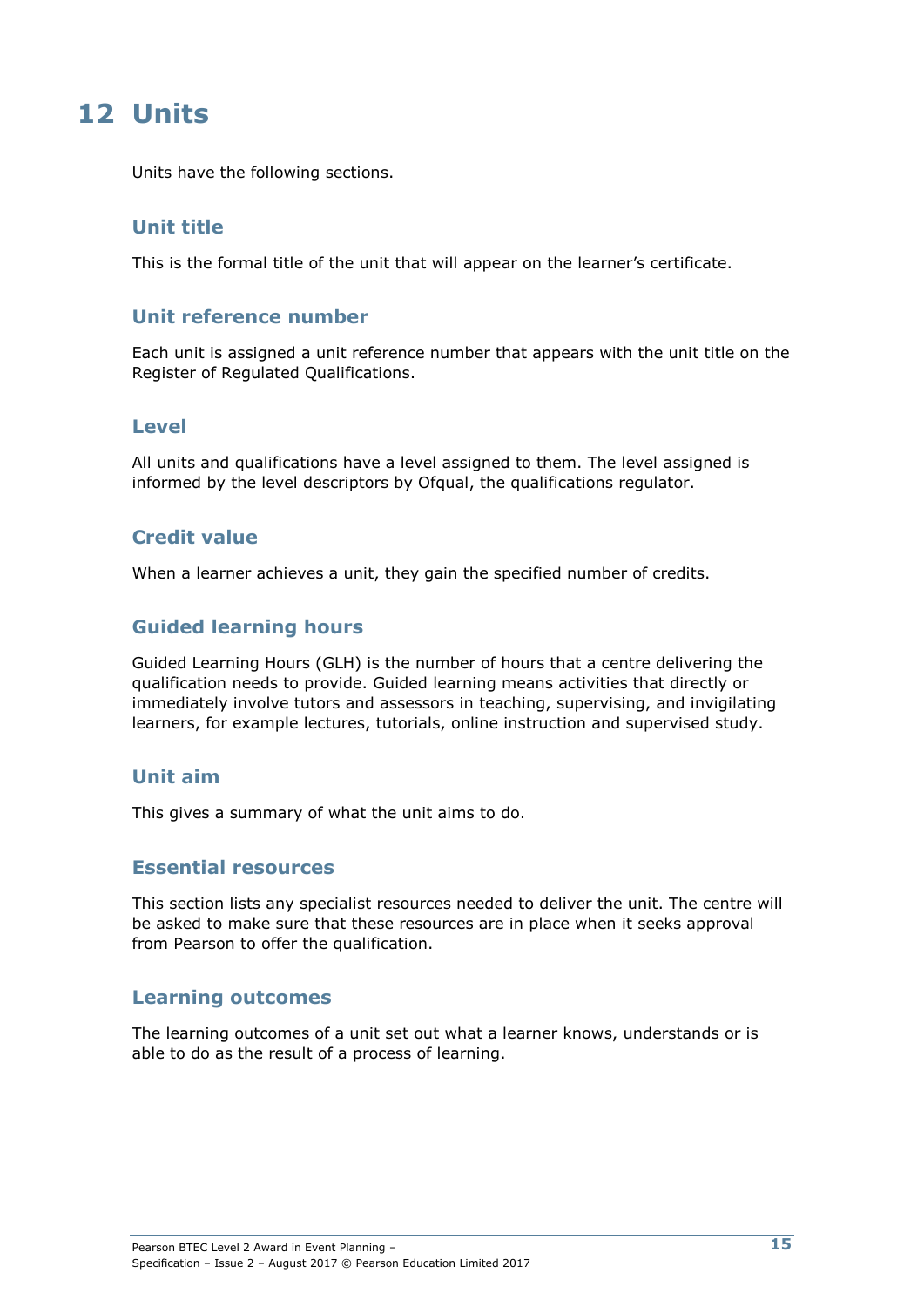#### **Assessment criteria**

Assessment criteria specify the standard required by the learner to achieve each learning outcome.

#### **Unit amplification**

This section clarifies what a learner needs to know to achieve a learning outcome.

#### **Information for tutors**

This section gives tutors information on delivery and assessment. It contains the following subsections.

- *Delivery* explains the content's relationship to the learning outcomes and offers guidance on possible approaches to delivery.
- *Assessment*  gives information about the evidence that learners must produce, together with any additional guidance if appropriate. This section should be read in conjunction with the assessment criteria.
- *Suggested resources* lists resource materials that can be used to support the teaching of the unit, for example books, journals and websites.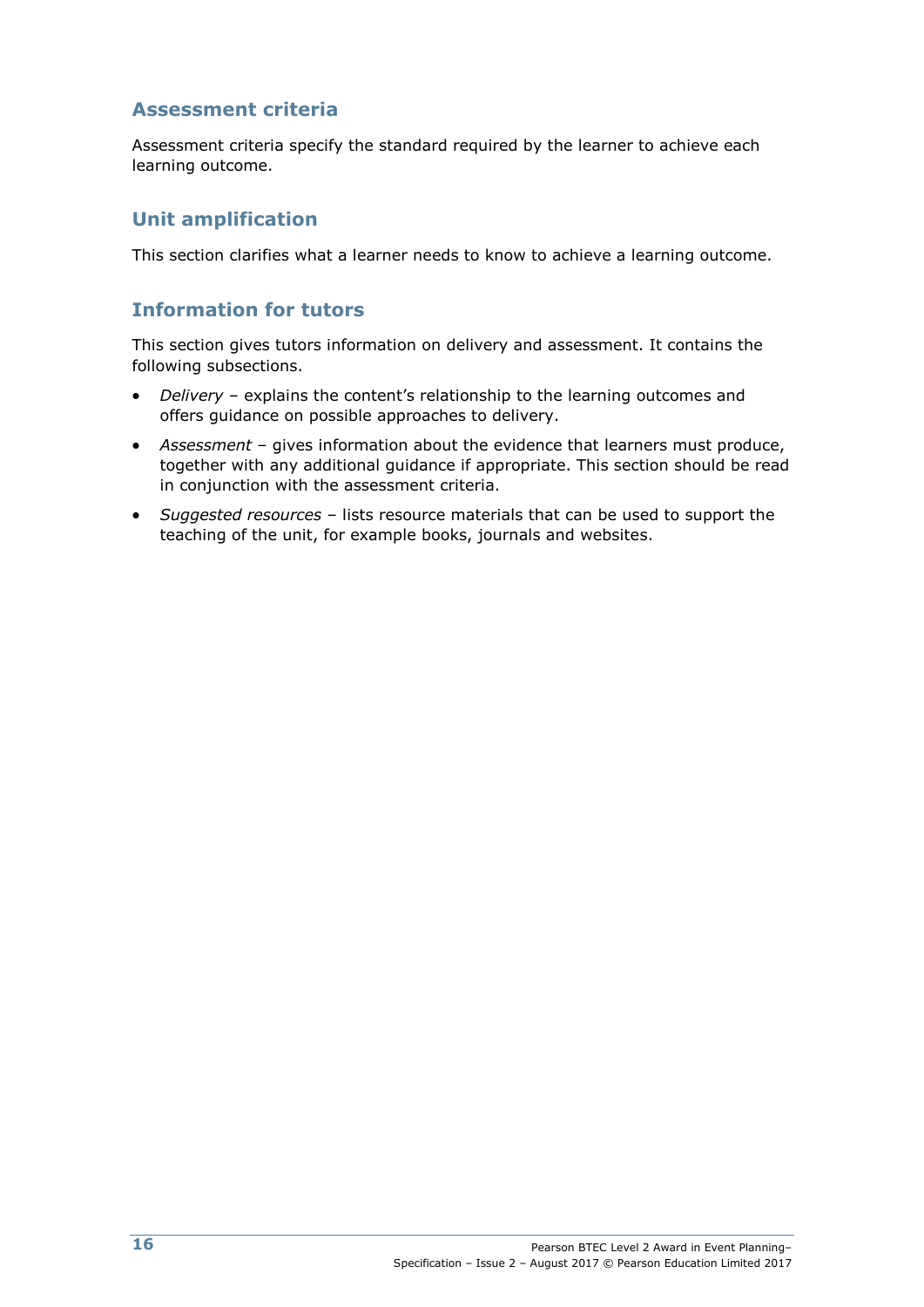# **Unit 1: Planning an Event Unit reference number: Y/602/2454 Level: 2**

**Guided learning hours: 25**

**Credit value: 3**

### **Unit aim**

The aim of this unit is for learners to examine the events industry, the types of events organised by its main sectors and the role of the event planner/coordinator. Learners will produce a plan for an event, considering all the aspects essential to the event's success and contingencies. They will look at the importance of health, safety and security at events and how risk assessment can be used to reduce risks.

#### **Essential resources**

There are no special resources needed for this unit.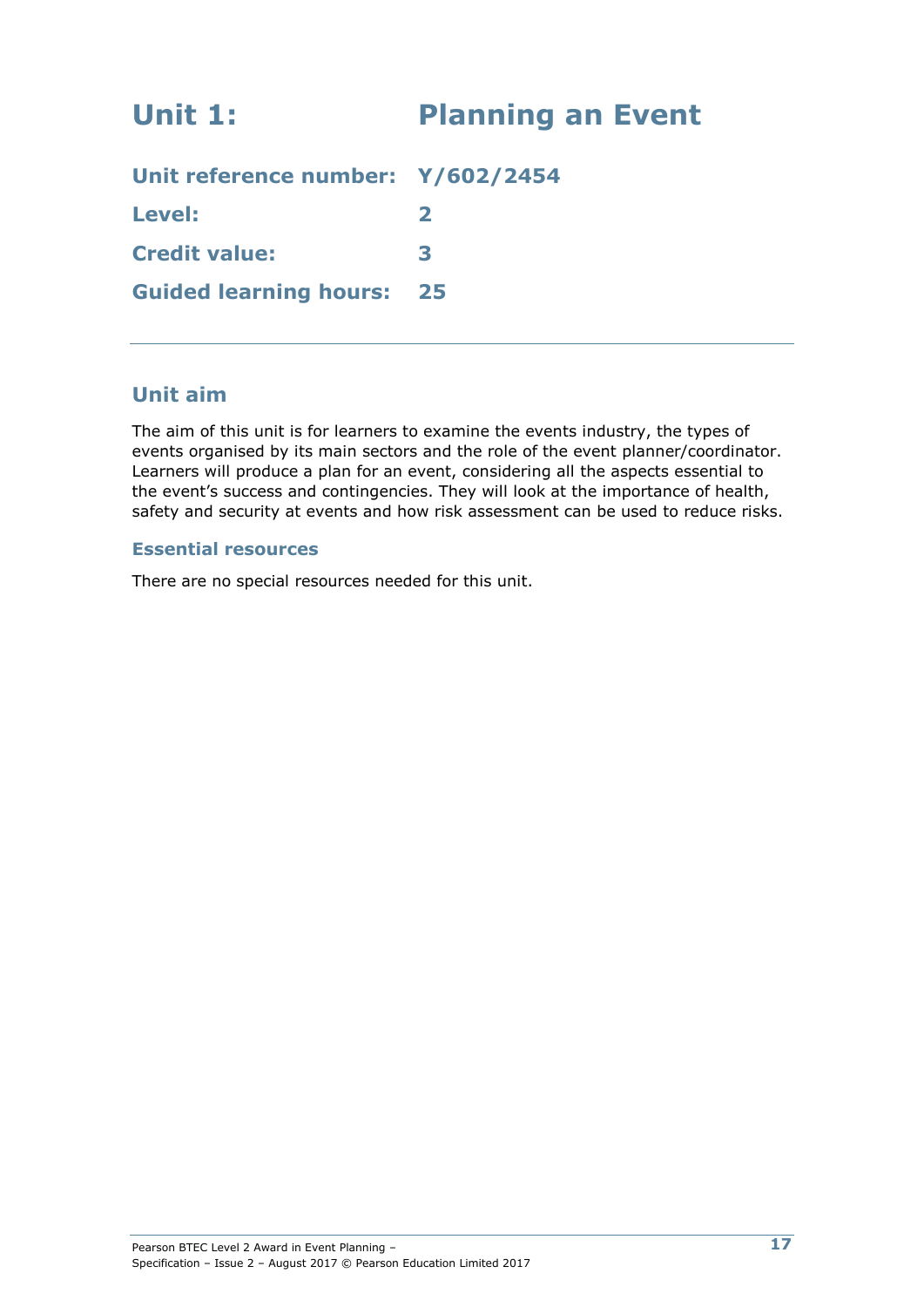### **Learning outcomes, assessment criteria and unit amplification**

To pass this unit, the learner needs to demonstrate that they can meet all the learning outcomes for the unit. The assessment criteria determine the standard required to achieve the unit.

| <b>Learning outcomes</b> |                                   |     | <b>Assessment criteria</b>                                                                                              |                            | <b>Unit amplification</b>                                                                                                                                                                                                                                                                                                                                                                                                                                                                                                                                                                                                                                                                                                                                                                                                                                                                                                                 |
|--------------------------|-----------------------------------|-----|-------------------------------------------------------------------------------------------------------------------------|----------------------------|-------------------------------------------------------------------------------------------------------------------------------------------------------------------------------------------------------------------------------------------------------------------------------------------------------------------------------------------------------------------------------------------------------------------------------------------------------------------------------------------------------------------------------------------------------------------------------------------------------------------------------------------------------------------------------------------------------------------------------------------------------------------------------------------------------------------------------------------------------------------------------------------------------------------------------------------|
| $\mathbf{1}$             | Understand the<br>events industry | 1.1 | Outline the main sectors for<br>event planning. Include:<br>sport<br>$\Box$<br>corporate<br>$\Box$<br>leisure<br>$\Box$ | $\Box$<br>$\Box$<br>$\Box$ | Main sectors in the event industry<br>Sport events: which include local events at a single site, national events<br>across several sites; small-scale events, competitions, matches, races,<br>displays, international events, professional events, amateur events<br>Corporate events: which include conferences, product launches and<br>promotions, meetings, entertaining, fundraising<br>Leisure events: which include weddings, celebrations, reunions, art<br>exhibitions, music concerts and festivals, antiques fairs, charity fund<br>raising, street parties, fireworks displays, sound and light displays,<br>motor festivals                                                                                                                                                                                                                                                                                                 |
|                          |                                   | 1.2 | Provide an example of an<br>event which falls within<br>each sector                                                     | $\Box$<br>$\Box$<br>$\Box$ | Sport events: the range of sports events, at national, regional and local<br>level e.g. football final, a marathon, Olympic Games, Cricket or Rugby<br>Test Match, horse race, motorsport competition, boat race<br>Corporate: political party conferences, a professional association<br>national or regional conference such as local government association<br>or Mayor's conference; product launches for a range of items such as<br>a new car launch, a restaurant's new product, new mobile phone;<br>professional association meetings, e.g. International Professional<br>Development Association; entertaining and hospitality, e.g. using<br>stadiums, theatres, racetracks<br>Leisure events; which range from small private events such as weddings<br>or reunions to large public events e.g. music events such as a concert at<br>an arena or a concert hall, a music festival, fireworks displays; classic<br>car meeting |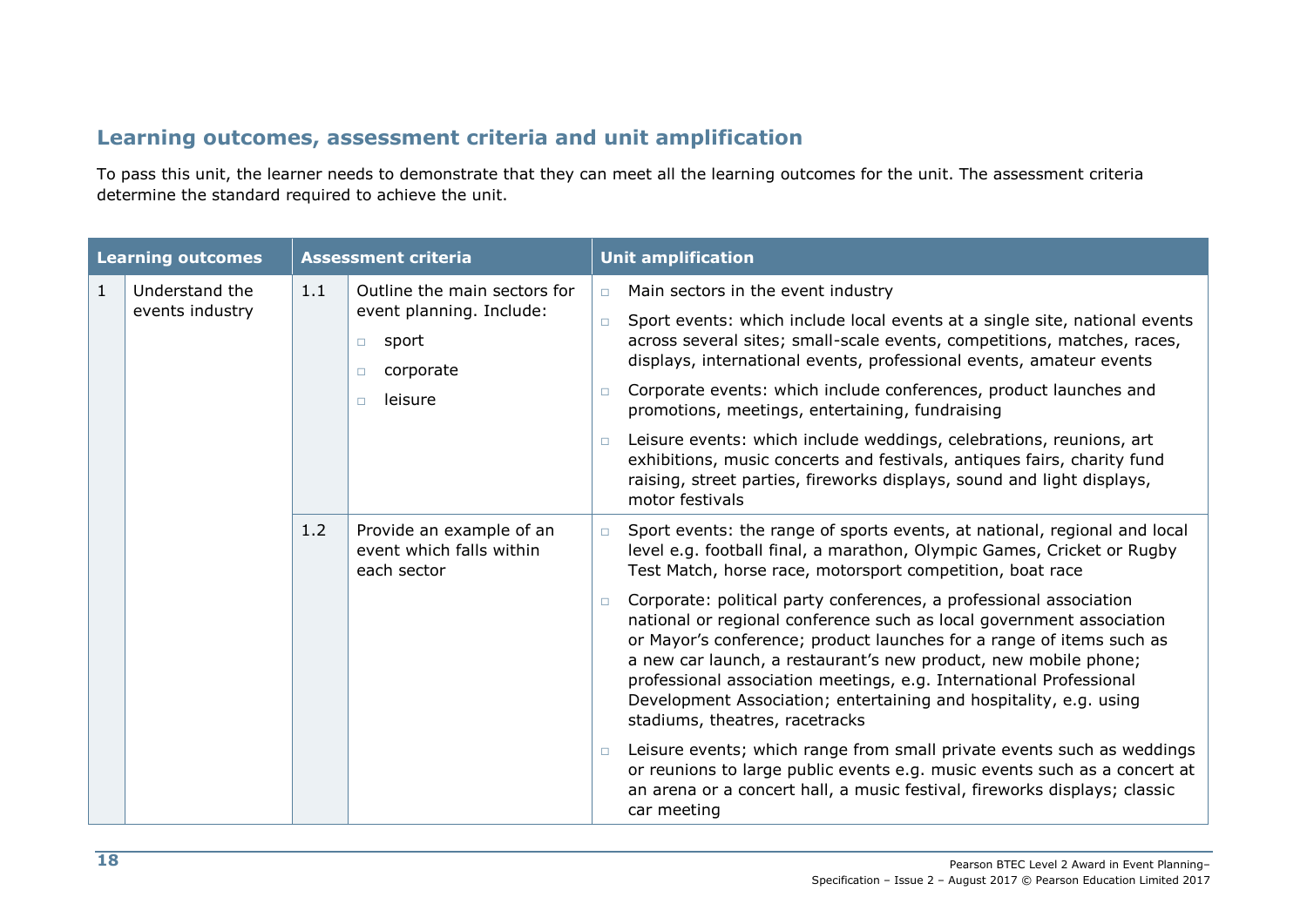| <b>Learning outcomes</b> |                                                                | <b>Assessment criteria</b> |                                                                               | <b>Unit amplification</b> |                                                                                                                                                                                                                                                                                     |  |
|--------------------------|----------------------------------------------------------------|----------------------------|-------------------------------------------------------------------------------|---------------------------|-------------------------------------------------------------------------------------------------------------------------------------------------------------------------------------------------------------------------------------------------------------------------------------|--|
| $\overline{2}$           | Understand<br>the role of the<br>Event Planner/<br>Coordinator | 2.1                        | Explain the duties and<br>responsibilities of an Event<br>Planner/Coordinator | $\Box$                    | Key role and responsibilities of the Event Planner or Coordinator<br>including preparing the event operational plan, event contingency plan,<br>setting the event objectives, identifying and obtaining the information<br>needed to prepare the plans                              |  |
|                          |                                                                |                            |                                                                               | $\Box$                    | Liaising with a range of people; event commissioning agents/sponsors,<br>performers, facility owners/managers, contractors, suppliers, security<br>officials, emergency services, licensing authority officers                                                                      |  |
|                          |                                                                |                            |                                                                               | $\Box$                    | Ensuring health, safety and security at the event                                                                                                                                                                                                                                   |  |
|                          |                                                                |                            |                                                                               | $\Box$                    | Providing information to participants                                                                                                                                                                                                                                               |  |
|                          |                                                                |                            |                                                                               | $\Box$                    | Delegating responsibilities                                                                                                                                                                                                                                                         |  |
|                          |                                                                |                            |                                                                               |                           | Overseeing the running of the event                                                                                                                                                                                                                                                 |  |
|                          |                                                                |                            |                                                                               | П                         | Dealing with problems                                                                                                                                                                                                                                                               |  |
|                          |                                                                |                            |                                                                               | $\Box$                    | Evaluating the success of the event                                                                                                                                                                                                                                                 |  |
|                          |                                                                | 2.2                        | Outline the skills required<br>of an Event Planner/<br>Coordinator            | $\Box$                    | Skills required to be an Event Planner or Coordinator; project<br>management, time management, multi-tasking, team working, planning<br>and organisation, marketing and promotion, communications, problem<br>solving, budget management, working to deadlines, attention to detail |  |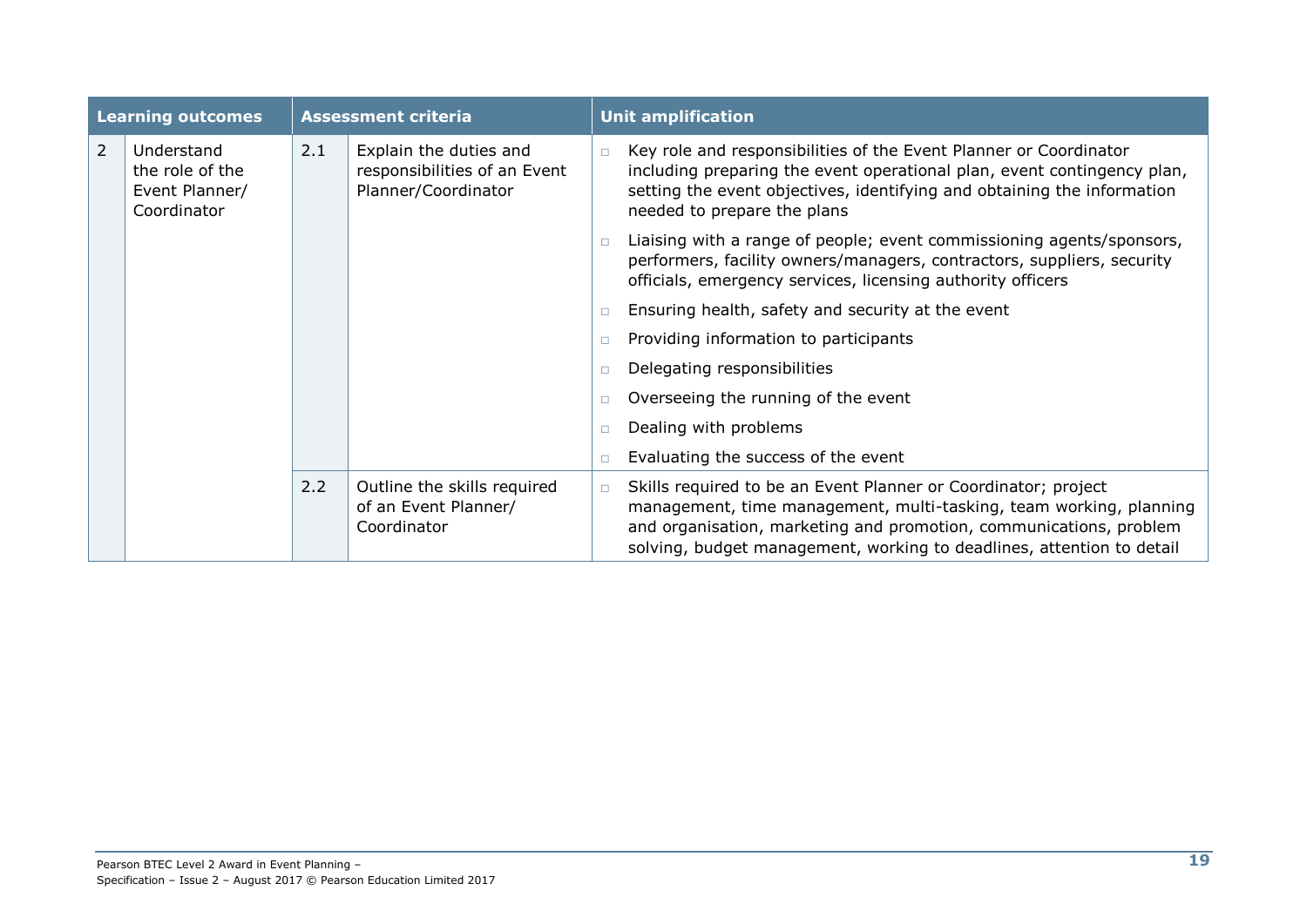| <b>Learning outcomes</b> |                                                   | <b>Assessment criteria</b> |                                                                                                                                                                                                                                                                                                                                                                  | <b>Unit amplification</b>                                          |                                                                                                                                                                                                                                                                                                                                                                                                                                                                                                                                                                                                                                                                                                                                                                                                                                                                                                                                                                                                                                                                                                                                                                                                                                                                                                                                                                        |  |
|--------------------------|---------------------------------------------------|----------------------------|------------------------------------------------------------------------------------------------------------------------------------------------------------------------------------------------------------------------------------------------------------------------------------------------------------------------------------------------------------------|--------------------------------------------------------------------|------------------------------------------------------------------------------------------------------------------------------------------------------------------------------------------------------------------------------------------------------------------------------------------------------------------------------------------------------------------------------------------------------------------------------------------------------------------------------------------------------------------------------------------------------------------------------------------------------------------------------------------------------------------------------------------------------------------------------------------------------------------------------------------------------------------------------------------------------------------------------------------------------------------------------------------------------------------------------------------------------------------------------------------------------------------------------------------------------------------------------------------------------------------------------------------------------------------------------------------------------------------------------------------------------------------------------------------------------------------------|--|
| 3                        | Produce a plan for<br>an event of their<br>choice | 3.1                        | Produce a plan for a selected<br>event. Include:<br>purpose and type of the<br>$\Box$<br>event<br>event partners<br>$\Box$<br>budget overview<br>$\Box$<br>performers and/or<br>$\Box$<br>participants<br>appropriate timelines<br>$\Box$<br>physical and human<br>$\Box$<br>resources required<br>target audience<br>$\Box$<br>promotional activities<br>$\Box$ | $\Box$<br>$\Box$<br>$\Box$<br>$\Box$<br>$\Box$<br>$\Box$<br>$\Box$ | Planning an event by gathering information<br>Purpose and type of event; objectives to achieve, product promotion,<br>sport, charity fund raising, type of venue, i.e. whether it is purpose built<br>or not, open air or not, the date, time and duration of the event<br>Potential attendance; guests, customers, delegates, audience or<br>spectators, anticipated based on venue capacity, based on similar<br>events, projected on advance sales<br>Performers and/or participants, event sponsors and partners; organisers,<br>helpers, corporate sponsors, local authorities, professional bodies,<br>manufacturers, guest speakers, someone to open the event, entertainers<br>officials e.g. registrar or clergy for weddings<br>Physical and human resources required; staffing, security, access,<br>transport, hospitality and catering, contractor and/or sub-contractors,<br>cleaning, equipment to be used, health and safety requirements,<br>ticketing, location, accommodation, parking, signage<br>Promotion and sales activities; merchandise, advertising, media<br>coverage, invitations<br>Budget allocated for the event; how the event will be funded, the<br>importance of setting out spending limits for each aspect of the event,<br>the costs of the event, projected income from ticket sales,<br>merchandising, donations, sponsorship |  |
|                          |                                                   |                            |                                                                                                                                                                                                                                                                                                                                                                  |                                                                    | Timelines; deadline dates for the different stages of the planned event,<br>duration of the event                                                                                                                                                                                                                                                                                                                                                                                                                                                                                                                                                                                                                                                                                                                                                                                                                                                                                                                                                                                                                                                                                                                                                                                                                                                                      |  |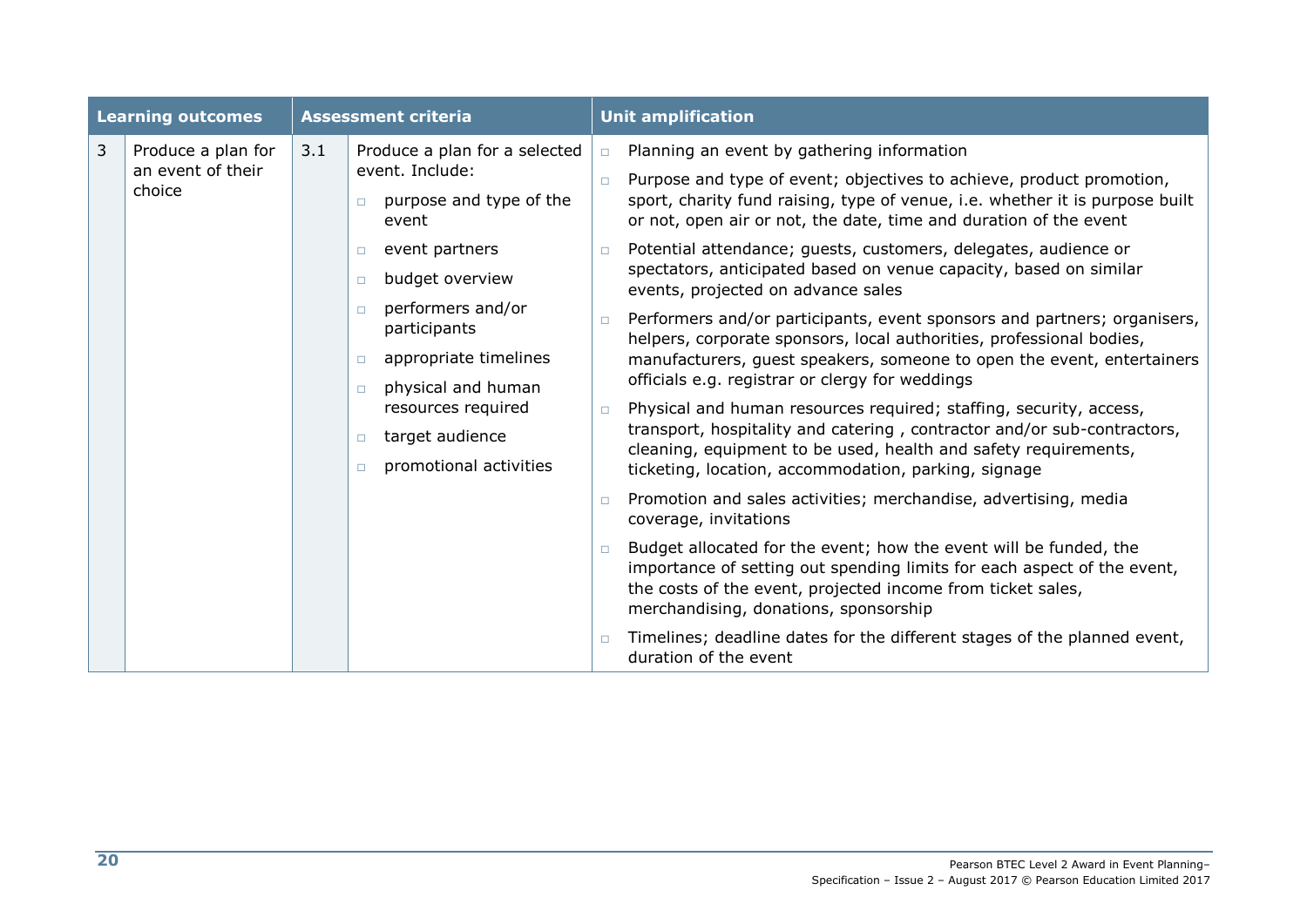| <b>Learning outcomes</b> |                                                 | <b>Assessment criteria</b> |                                                                                                                                                                                                                                                                                              | <b>Unit amplification</b>  |                                                                                                                                                                                                                                                                                                                                                                                                                                                                                                                                                                                                                                                                                                                                                                                                                                                                                                                                                                                                                                                                                                                                                                                               |  |
|--------------------------|-------------------------------------------------|----------------------------|----------------------------------------------------------------------------------------------------------------------------------------------------------------------------------------------------------------------------------------------------------------------------------------------|----------------------------|-----------------------------------------------------------------------------------------------------------------------------------------------------------------------------------------------------------------------------------------------------------------------------------------------------------------------------------------------------------------------------------------------------------------------------------------------------------------------------------------------------------------------------------------------------------------------------------------------------------------------------------------------------------------------------------------------------------------------------------------------------------------------------------------------------------------------------------------------------------------------------------------------------------------------------------------------------------------------------------------------------------------------------------------------------------------------------------------------------------------------------------------------------------------------------------------------|--|
| 4                        | Be able to plan for<br>unexpected<br>situations | 4.1                        | Explain the need for a<br>contingency plan                                                                                                                                                                                                                                                   | $\Box$                     | Planning for unexpected situations; why a plan is needed to deal with<br>unexpected situations or contingencies; to meet legal requirements,<br>so that safety and security are maintained, so that problems are<br>anticipated and dealt with calmly and systematically, so that the<br>event can continue despite unexpected situations                                                                                                                                                                                                                                                                                                                                                                                                                                                                                                                                                                                                                                                                                                                                                                                                                                                     |  |
|                          |                                                 | 4.2                        | Produce a contingency plan<br>covering two unexpected<br>situations at the selected<br>event. Include:<br>one incident that can be<br>$\Box$<br>managed by personnel<br>working at the event<br>one incident that<br>$\Box$<br>requires outside<br>assistance from the<br>emergency services | $\Box$<br>$\Box$<br>$\Box$ | Types of unexpected situations which might arise at an event e.g. fire,<br>floods, adverse weather, accidents, illness, security incidents and alerts,<br>structural failure, crowd surge, crowd collapse, crowd disorder, over<br>stretched capacity, power failure, equipment malfunction, transport<br>failure or delays impacting on entry and egress, unavailable participants<br>or performers<br>How contingency plans may vary depending on venue, type of event,<br>audience or participants<br>How to identify which situations can be dealt with by event staff and<br>which require the assistance of emergency services so that this can be<br>included in the contingency plan e.g. incidents that can be managed by<br>personnel working at the event may include breach of security or<br>unauthorised entry to the event or a restricted area, illness or minor<br>injury to a member of the public, lighting failure on stage or in facilities<br>areas, incidents that require assistance from emergency services may<br>include crowd surge or collapse causing injuries and/or fatalities, fire,<br>flooding, bomb threat, power failure or danger from overhead cabling |  |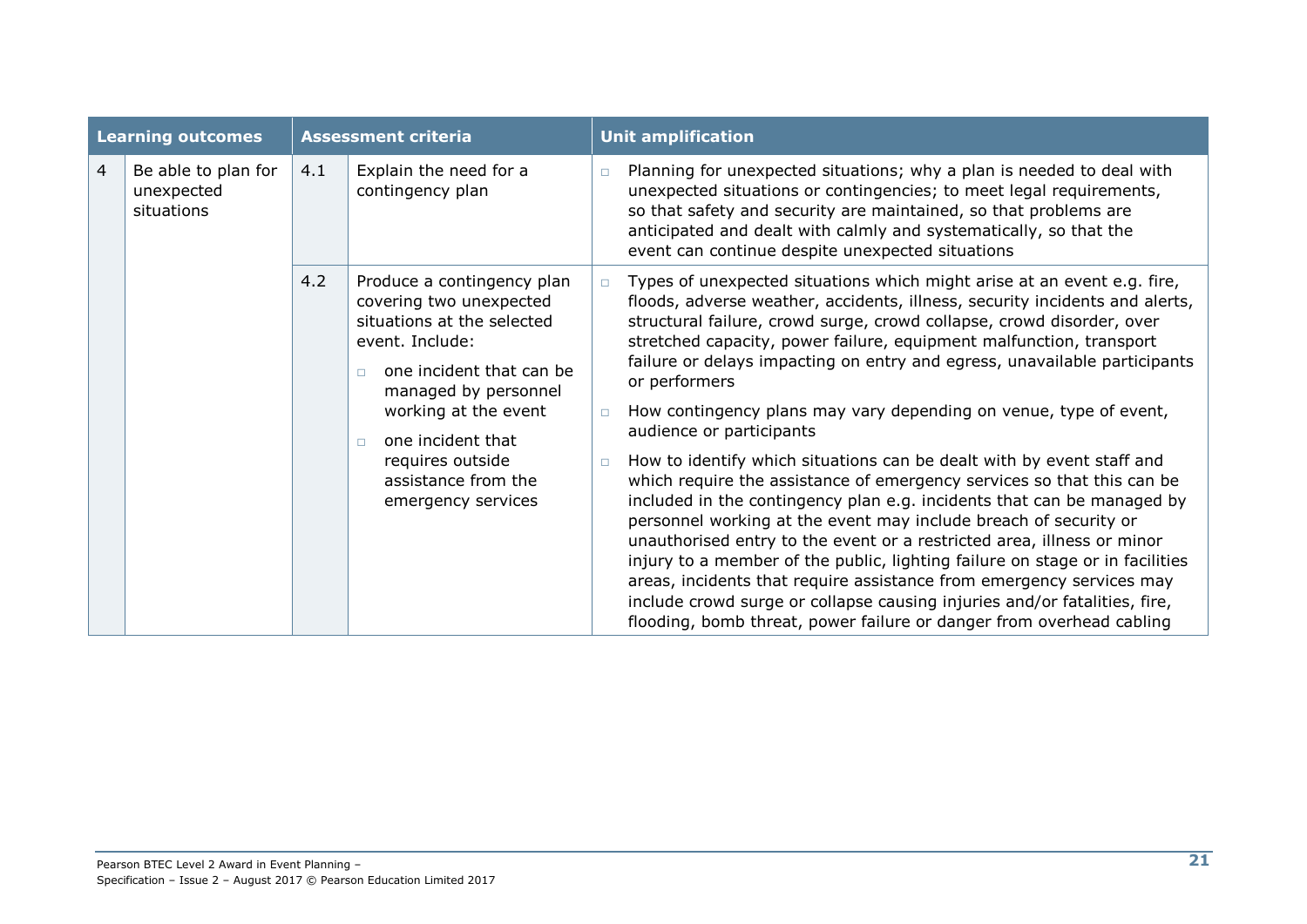| <b>Learning outcomes</b> |                                                         |     | <b>Assessment criteria</b>                                                                                    |        | <b>Unit amplification</b>                                                                                                                                                                                                                                                                                                |
|--------------------------|---------------------------------------------------------|-----|---------------------------------------------------------------------------------------------------------------|--------|--------------------------------------------------------------------------------------------------------------------------------------------------------------------------------------------------------------------------------------------------------------------------------------------------------------------------|
| 5                        | Understand the<br>importance of                         | 5.1 | Explain the importance of<br>including security measures                                                      | $\Box$ | Importance of including security measures when planning the selected<br>event                                                                                                                                                                                                                                            |
|                          | security measures<br>and Health and<br>Safety at events |     | when planning the selected<br>event                                                                           | $\Box$ | To protect premises, equipment, cash and valuable items, staff,<br>participants and guests                                                                                                                                                                                                                               |
|                          |                                                         |     |                                                                                                               | $\Box$ | To meet contractual requirements and liabilities, to meet legal<br>requirements                                                                                                                                                                                                                                          |
|                          |                                                         |     |                                                                                                               | $\Box$ | Security measures include control of entry and egress, ensuring<br>prohibited items are not brought into the event, monitoring the crowd<br>for disturbances or unsafe behaviour, controlling access to restricted<br>areas, ensuring safety of performers and VIPs, maintaining security of<br>equipment and facilities |
|                          |                                                         | 5.2 |                                                                                                               | $\Box$ | Monitoring security via CCTV, patrolling areas, use of observation<br>stations, by radio contact                                                                                                                                                                                                                         |
|                          |                                                         |     | Explain the importance of<br>incorporating Health and<br>Safety requirements in the<br>event planning process | $\Box$ | Importance of including health and safety measures in the event<br>planning process                                                                                                                                                                                                                                      |
|                          |                                                         |     |                                                                                                               | $\Box$ | To meet legal requirements                                                                                                                                                                                                                                                                                               |
|                          |                                                         |     |                                                                                                               | $\Box$ | To protect the health of everyone involved in the event                                                                                                                                                                                                                                                                  |
|                          |                                                         |     |                                                                                                               | $\Box$ | To protect the safety of everyone involved in the event                                                                                                                                                                                                                                                                  |
|                          |                                                         |     |                                                                                                               | $\Box$ | To ensure event staff are properly prepared for unexpected situations<br>and contingencies                                                                                                                                                                                                                               |
|                          |                                                         |     |                                                                                                               | $\Box$ | To agree appropriate health and safety procedures in advance with<br>emergency services                                                                                                                                                                                                                                  |
|                          |                                                         |     |                                                                                                               | $\Box$ | To comply with insurance requirements                                                                                                                                                                                                                                                                                    |
|                          |                                                         |     |                                                                                                               | $\Box$ | To be able to overcome any health and safety issues that arise and<br>enable the event to continue                                                                                                                                                                                                                       |
|                          |                                                         |     |                                                                                                               | $\Box$ | What can happen if health and safety measures are not properly planned                                                                                                                                                                                                                                                   |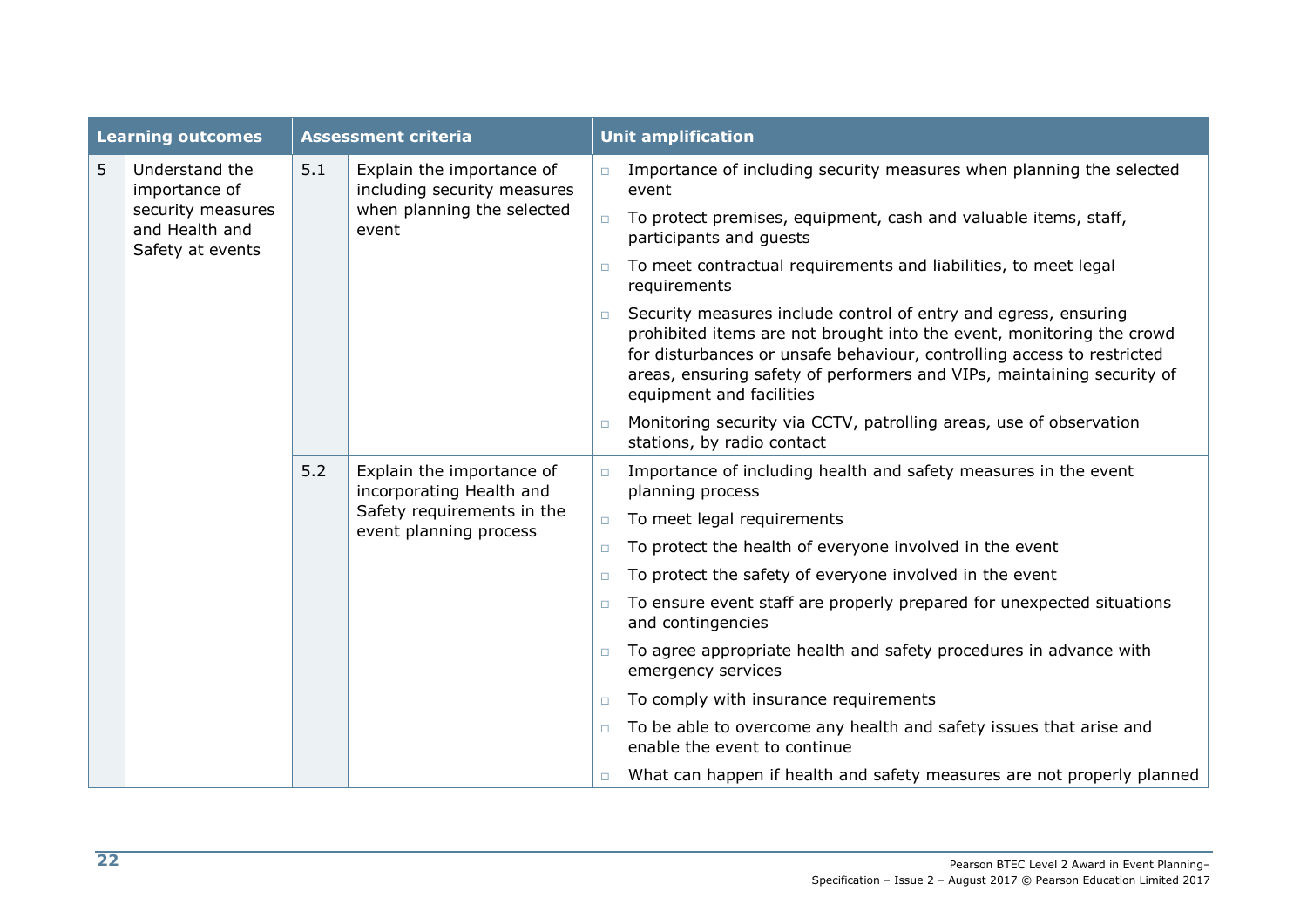| <b>Learning outcomes</b> |  | <b>Assessment criteria</b> |                                                                                         | <b>Unit amplification</b>                                                                                                                              |                                                                                                                                        |  |  |
|--------------------------|--|----------------------------|-----------------------------------------------------------------------------------------|--------------------------------------------------------------------------------------------------------------------------------------------------------|----------------------------------------------------------------------------------------------------------------------------------------|--|--|
|                          |  | 5.3                        | Provide two examples<br>of Health and Safety<br>requirements for the<br>selected event  |                                                                                                                                                        | Health and safety requirements include:                                                                                                |  |  |
|                          |  |                            |                                                                                         | $\Box$                                                                                                                                                 | risk assessments                                                                                                                       |  |  |
|                          |  |                            |                                                                                         | $\Box$                                                                                                                                                 | site safety procedures including unauthorised items and persons                                                                        |  |  |
|                          |  |                            |                                                                                         | $\Box$                                                                                                                                                 | personal protective equipment to be used                                                                                               |  |  |
|                          |  |                            |                                                                                         | $\Box$                                                                                                                                                 | specific safety precautions that must be followed for certain equipment<br>and effects e.g. laser lights, dry ice emergency procedures |  |  |
|                          |  |                            |                                                                                         | $\Box$                                                                                                                                                 | first aid provision                                                                                                                    |  |  |
|                          |  |                            |                                                                                         | $\Box$                                                                                                                                                 | provision of health and safety training                                                                                                |  |  |
|                          |  |                            |                                                                                         | $\Box$                                                                                                                                                 | signage for exit and final exit points                                                                                                 |  |  |
|                          |  |                            |                                                                                         | n.                                                                                                                                                     | emergency evacuation routes                                                                                                            |  |  |
|                          |  |                            |                                                                                         | $\Box$                                                                                                                                                 | emergency lighting                                                                                                                     |  |  |
|                          |  |                            |                                                                                         | $\Box$                                                                                                                                                 | procedures for using security equipment, e.g. radios                                                                                   |  |  |
|                          |  | 5.4                        | Describe how to carry out<br>a risk assessment for an<br>activity at the selected event | $\Box$                                                                                                                                                 | Risk assessment for events                                                                                                             |  |  |
|                          |  |                            |                                                                                         | $\Box$                                                                                                                                                 | The legal requirement to complete risk assessments                                                                                     |  |  |
|                          |  |                            |                                                                                         | $\Box$                                                                                                                                                 | The five steps of risk assessment                                                                                                      |  |  |
|                          |  |                            |                                                                                         | $\Box$                                                                                                                                                 | How to carry out risk assessments for an event, what they entail,<br>what they should include, how to record them                      |  |  |
|                          |  |                            |                                                                                         | $\Box$                                                                                                                                                 | How different events present different risks                                                                                           |  |  |
|                          |  |                            | п                                                                                       | The consequences of not undertaking risk assessments, the link between<br>risk assessment and the event operational plan and event contingency<br>plan |                                                                                                                                        |  |  |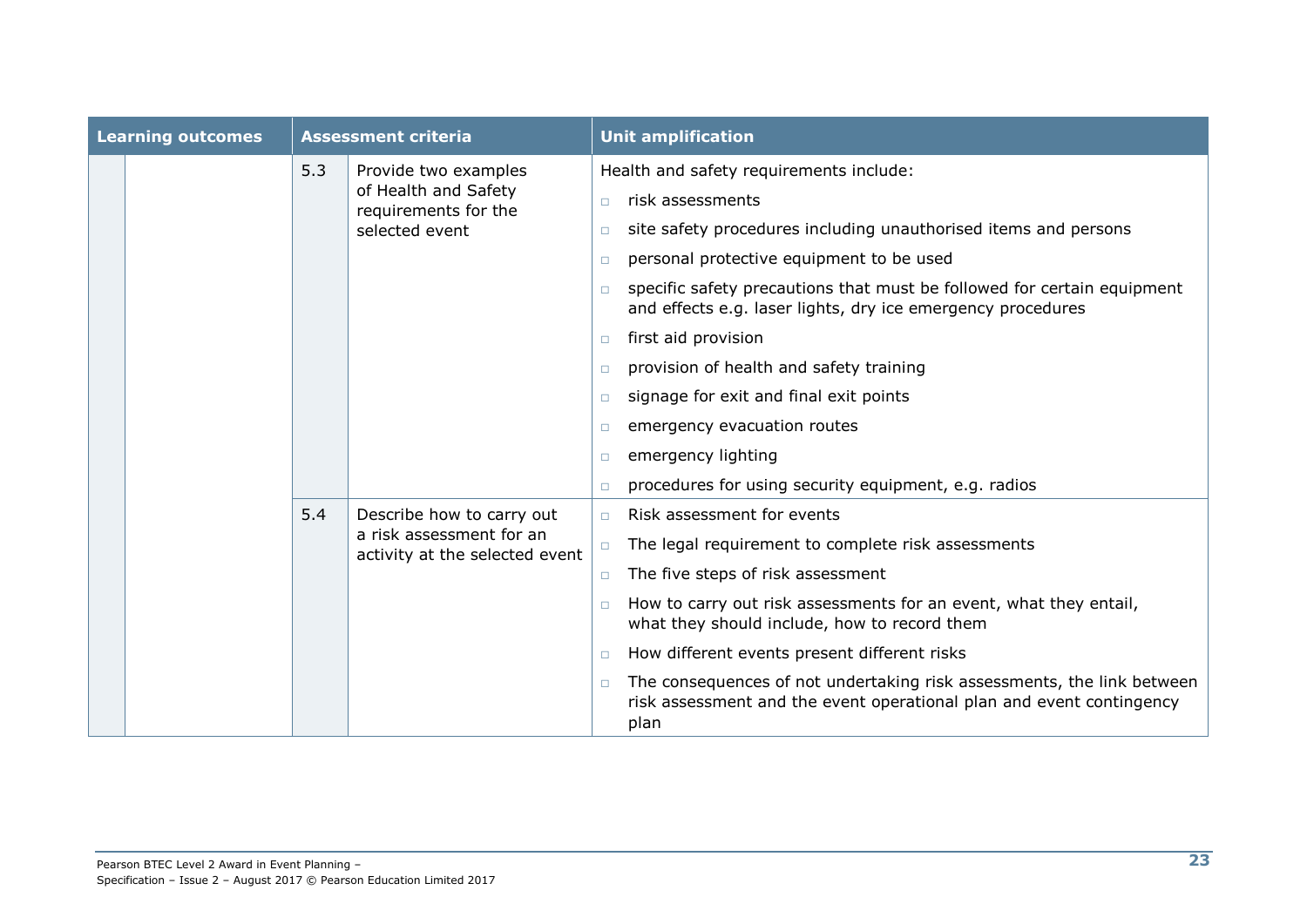### **Information for tutors**

#### **Delivery**

This unit should be delivered so that it develops knowledge and understanding of the practical aspects of planning different types of events.

Learners need to know and understand:

- the importance of careful planning and preparation for an event
- the range of issues which impact on event planning in the main event sectors
- the different items which must be included in the event plan
- the importance of health, safety and security when planning and implementing any event
- how to monitor health, safety and security issues at a range of events
- the controls that need to be in place to manage health, safety and security
- the range of contingencies that must be planned for
- how different contingencies need to be considered for different types of events
- the various legal and other requirements that must be taken into account during the planning stage

A starting point could be for learners to select two different types of events from different sectors, for example music, leisure, sports, corporate, small-scale indoor, small-scale outdoor. Learners should identify the key features of the two events that need to be included in an operational plan. Individuals could present these key features to colleagues and then use them as a platform for further discussion in smaller groups on how to prioritise, allocate resources and set timescales. Issues such as security, venue, facilities, transport, hospitality, safety and the environment should be covered. Tutors can take feedback on a flipchart or board and then share the findings of individual groups.

Groups of learners could then be asked to identify the potential hazards or issues that a typical event might present e.g. a sports competition held at the local arena, a marathon/half-marathon taking place in their locality, a music concert held at their local stadium/theatre. Tutors can take feedback on a flipchart or board and then share the findings of individual groups.

Learners should be encouraged to look at incidents and emergencies that have occurred at events. They can look at video footage of events and presentations from event professionals who have dealt with health, safety or security issues. A useful exercise might be for learners to draw up a method statement for the event discussed and suggest how this could have prevented incidents and emergencies.

Assignments and case studies could include using the internet to identify events that have had health, safety or security issues, for example severe weather, security threats or breaches, crowd incidents, emergencies. The summary of this research could be presented and can include an evaluation of the key health, safety or security factors that should be taken into consideration to avoid such issues in future.

Knowledge of risk assessment gained through active involvement rather than in a purely theoretical context, is key. Wherever possible, learners should be given the opportunity to work with or shadow event-management professionals, which could be in a voluntary role.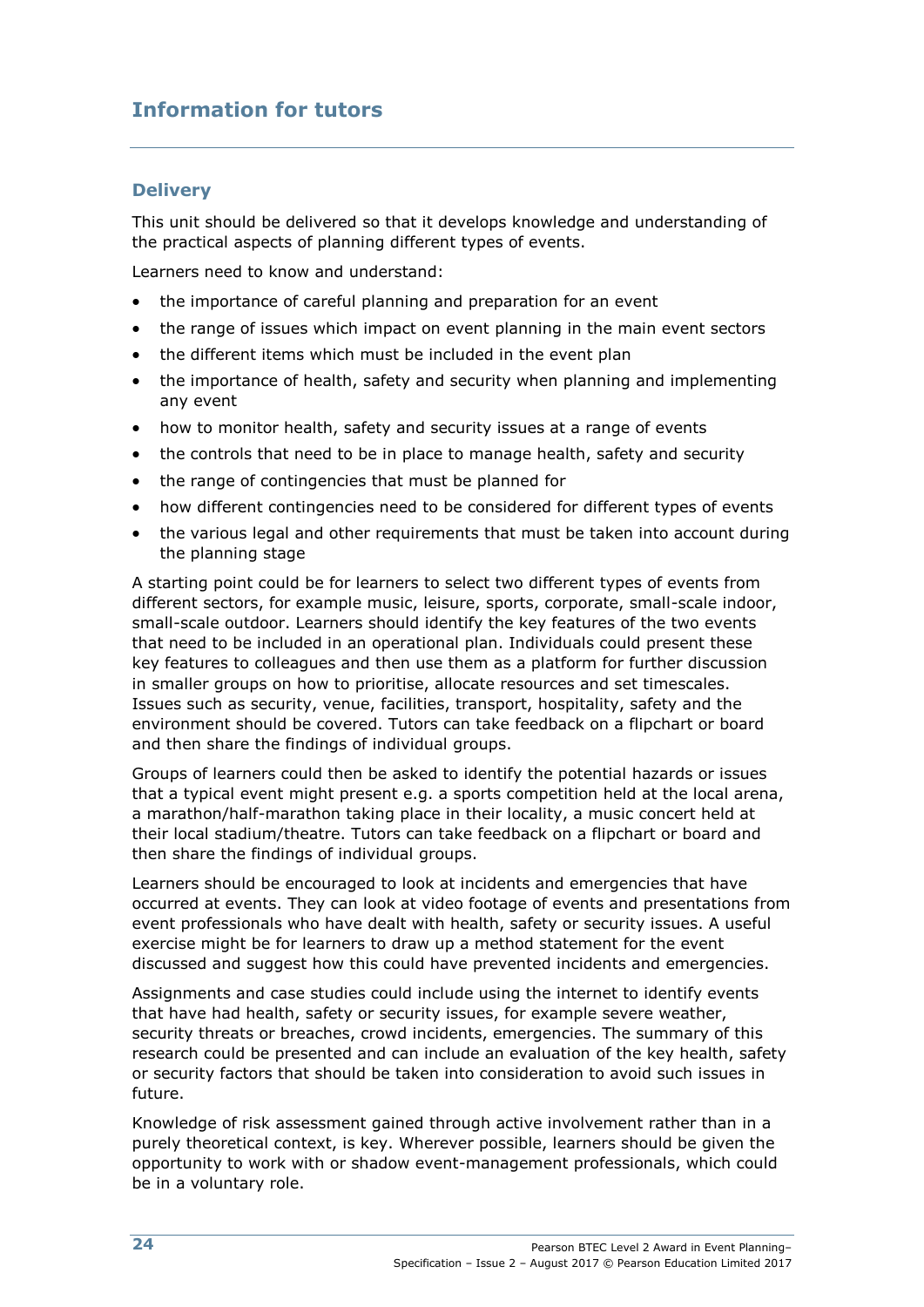#### **Assessment**

The centre will devise and mark the assessment for this unit.

Learners must meet all assessment criteria to pass the unit.

Assessment should be planned to ensure efficient and effective gathering of evidence, through holistic tasks and activities. For example, an assignment or project to research an event opportunity, plan the event and evaluate it would provide a coherent task that would cover several units. Tasks and activities should enable learners to produce valid, sufficient and reliable evidence that relates directly to the assessment criteria. Centres are encouraged to emphasise the practical application of knowledge and understanding in a work-related setting.

The main source of evidence for this unit is likely to be product evidence, for example records of risk assessments, event-planning meetings, security briefings, emails and memos confirming safety requirements, site safety discussions, reports etc. If this kind of evidence is not available, then tutors should consider setting an assignment or case study based on a real event; either an event that has already taken place or one that is due to be held in the near future. Learners should then complete documentation relating to health, safety and security assessment and control for the case study event.

If the learner is in an employment situation or on a work placement, it should be possible to observe them undertaking risk assessments for an event. They could also be observed discussing health, safety and security issues with colleagues, emergency services officers and local authority officers. Assessors may be able to observe the learner at an event, monitoring health, safety and security.

Witness testimony from colleagues, suppliers, contractors, officials, managers, customers and visitors could be obtained verbally to confirm the learner's understanding of the event coordinator's responsibilities for ensuring health, safety and security at events.

Additional evidence of knowledge and understanding can be gathered through professional discussion. Learners should be encouraged to bring evidence of their performance to the discussion, so that it can be referred to for validation.

Simulations, including role play e.g. de-briefing after an incident or issue at an event, should be as realistic as possible and should be discussed with the Standards Verifier to ensure that these are valid, fair and reliable as a source of evidence.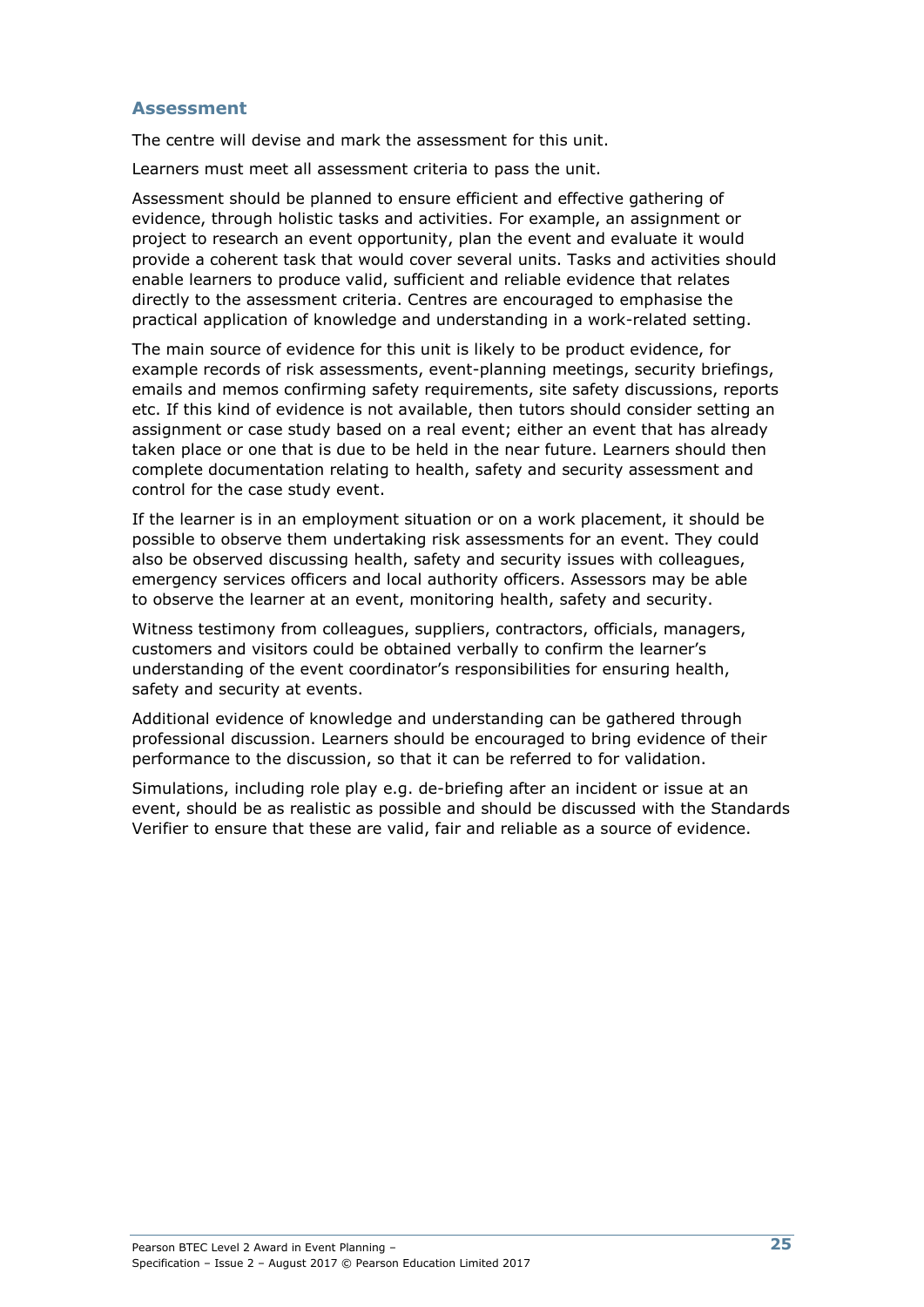#### **Suggested resources**

#### **Texts**

Bowdin G A J – *Events management* (Routledge, 2011) ISBN 10: 1856178188, ISBN 13: 9781856178181

Capell L – *Event Management for Dummies* (J Wiley & Sons, 2013) ISBN: 978-1-118-59112-3

Gaur S S – *Event Marketing and Management* (Vikas Publishing House, 2009) ISBN 10: 8125914498, ISBN 13: 9788125914495

Goldblatt J J – *Special Events Best Practices in Modern Event Management* (Van Nostrand Reinhold 1997) ISBN 10: 0471287458, ISBN 13: 978-0471287452

*HSE Event Safety Guide* ISBN 978 0 7176 2453 9

*HSE Fairgrounds and amusement parks: Guidance on safe practice* (HSG175) ISBN 9780717662494

*HSE Guide to fire precautions in existing places of entertainment and like premises*  ISBN 978 0 11 340907 5

*HSE Guide to Risk Assessment* ISBN 978 0 7176 6440 5

*HSE HELA guidance note Disco lights and flicker sensitive epilepsy*

*HSE Managing contractors: A guide for employers* ISBN 978 0 7176 6436 8

*HSE The radiation safety of lasers used for display purposes* (HSG95) ISBN 9780717606917

O'Hara, Beard, Simpson – *Music Event and Festival Management* (Wise Publications, 2006) ISBN: 1921029730, 9781921029738

Silvers J R – *Risk Management for Meetings and Events* (A Butterworth-Heinemann 2007) ISBN 10: 0750680571, ISBN 13: 978-0750680578

Tarlow P E – *Event Risk Management and Safety* (Wiley, 2002) ISBN 10: 0471401684, ISBN 13: 978-0471401681

Watt D C – *Event Management in leisure and tourism* (Addison Wesley Longman Ltd, 1998) ISBN 10: 0-582-35706-3, ISBN 13: 978-0582357068

#### **Journals and/or magazines**

*Event Management*

*Event Organiser*

*International* Journal *of Contemporary Hospitality Management*

*International* Journal *of Event and Festival Management*

*International Journal of Event Management Research*

*International Journal of Hospitality and Event Management*

*Journal of Hospitality, Leisure, Sport and Tourism Education*

#### **Websites**

[www.hsdirect.co.uk/free-info/method-statement.html](http://www.hsdirect.co.uk/free-info/method-statement.html) [www.hse.gov.uk/pubns/indg163.pdf](http://www.hse.gov.uk/pubns/indg163.pdf)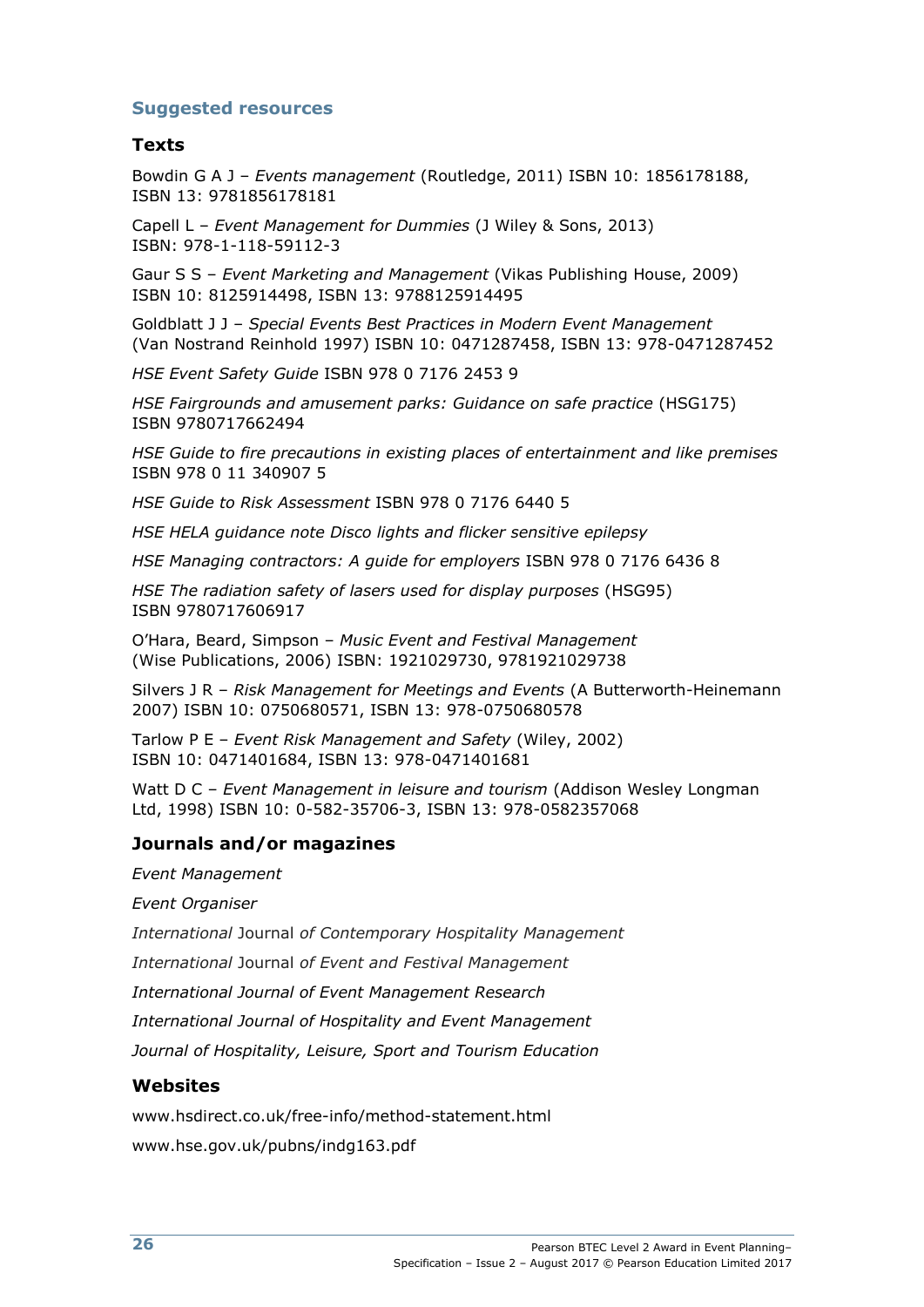| Unit 2:                           | <b>Event Review and</b><br><b>Evaluation</b> |
|-----------------------------------|----------------------------------------------|
| Unit reference number: R/602/2419 |                                              |
| Level:                            | $\mathbf{z}$                                 |
| <b>Credit value:</b>              | 2                                            |
| <b>Guided learning hours:</b>     | 18                                           |

### **Unit aim**

The aim of this unit is for learners to consider why events are evaluated and the benefits that evaluation can bring. Learners will examine objective setting and the sources of information that enable the evaluation of events. They will look at the evaluation tools that can be used. Learners will then produce an evaluation plan for a chosen event.

#### **Essential resources**

There are no special resources needed for this unit.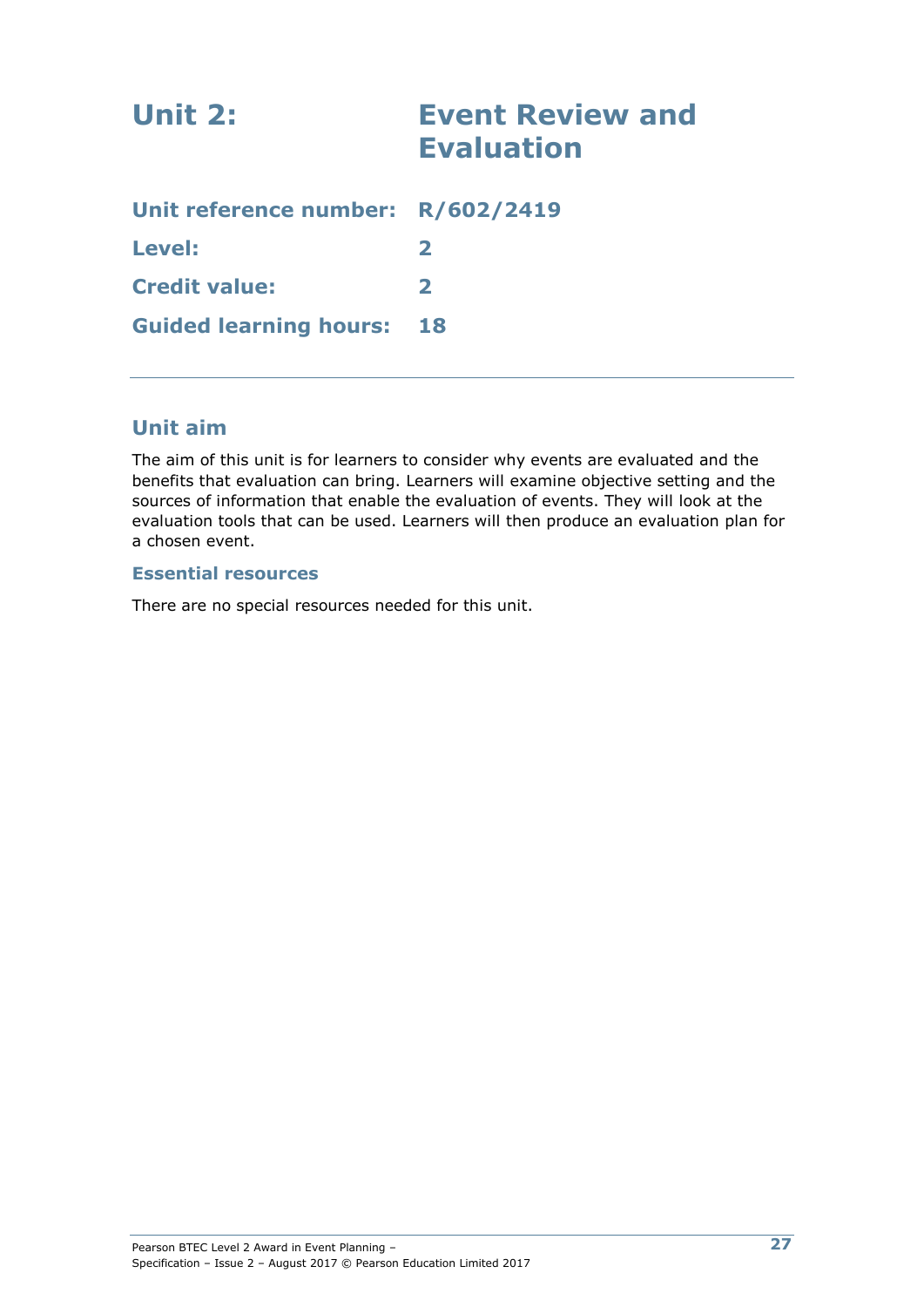### **Learning outcomes, assessment criteria and unit amplification**

To pass this unit, the learner needs to demonstrate that they can meet all the learning outcomes for the unit. The assessment criteria determine the standard required to achieve the unit.

| <b>Learning outcomes</b> |                                           | <b>Assessment criteria</b> |                                                      |        | <b>Unit amplification</b>                                                                                                                                                                                                                            |  |  |  |
|--------------------------|-------------------------------------------|----------------------------|------------------------------------------------------|--------|------------------------------------------------------------------------------------------------------------------------------------------------------------------------------------------------------------------------------------------------------|--|--|--|
| $\mathbf{1}$             | Understand why<br>events are<br>evaluated | 1.1<br>1.2                 | Explain what is meant by<br>the term evaluation      | $\Box$ | What is meant by the term evaluation                                                                                                                                                                                                                 |  |  |  |
|                          |                                           |                            |                                                      |        | The process of reviewing the success of an event and identifying areas<br>for improvement                                                                                                                                                            |  |  |  |
|                          |                                           |                            |                                                      |        | The process includes de-briefing meetings, reviews with key staff,<br>key stakeholders, e.g. suppliers, contractors, local authority officers,<br>emergency services                                                                                 |  |  |  |
|                          |                                           |                            |                                                      |        | Obtaining and preparing data and information in suitable formats                                                                                                                                                                                     |  |  |  |
|                          |                                           |                            |                                                      | $\Box$ | Obtaining and collating opinions and feedback at the event, after the<br>event, e.g. from customers, delegates, clients, staff, volunteers                                                                                                           |  |  |  |
|                          |                                           |                            |                                                      |        | Using surveys, gathering online feedback, e.g. social networking sites,<br>YouTube etc                                                                                                                                                               |  |  |  |
|                          |                                           |                            |                                                      | □      | Summarising aspects of success and areas for improvement                                                                                                                                                                                             |  |  |  |
|                          |                                           |                            |                                                      | □      | Reporting against critical success factors                                                                                                                                                                                                           |  |  |  |
|                          |                                           |                            | Describe why it is important<br>to evaluate an event | $\Box$ | Why it is important to evaluate an event: to improve or maintain an<br>organisation's reputation, to ensure safety, to gain public confidence,<br>to improve efficiency and effectiveness, to increase audience numbers,<br>to widen audience appeal |  |  |  |
|                          |                                           |                            |                                                      |        | How evaluation is critical to improving future events                                                                                                                                                                                                |  |  |  |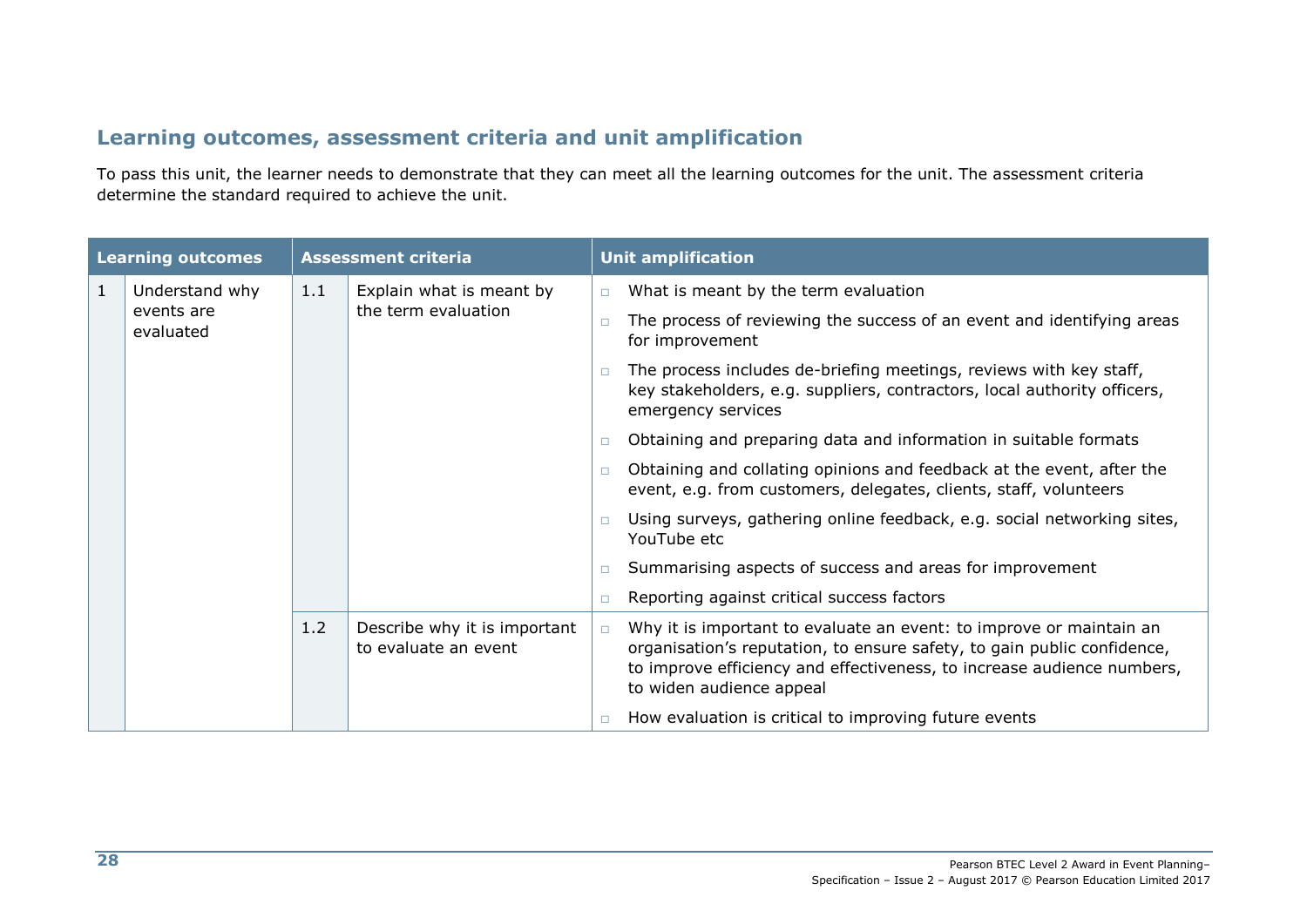| <b>Learning outcomes</b> |  | <b>Assessment criteria</b> |                                                                                                                                                                         | <b>Unit amplification</b> |                                                                                                                                                                                                                                                                                                                                                                                                                                                                                                                                                                                                                                                                                                                                                                         |  |  |
|--------------------------|--|----------------------------|-------------------------------------------------------------------------------------------------------------------------------------------------------------------------|---------------------------|-------------------------------------------------------------------------------------------------------------------------------------------------------------------------------------------------------------------------------------------------------------------------------------------------------------------------------------------------------------------------------------------------------------------------------------------------------------------------------------------------------------------------------------------------------------------------------------------------------------------------------------------------------------------------------------------------------------------------------------------------------------------------|--|--|
|                          |  | 1.3                        | Outline how the following<br>groups would benefit from<br>the evaluation data:<br>organisers<br>performers and<br>participants<br>audience/spectators<br>event partners | $\Box$                    | Benefits of evaluation:<br>For organisers; to help plan successful events, to overcome issues with<br>events and event venue, to assess adequacy of facilities, to consider<br>changes to day and/or time, duration, to consider ticketing<br>arrangements, security issues<br>For performers and participants; to review the adequacy of audio, video<br>and lighting, to make improvements to stage sets, to consider adequacy<br>of facilities such as changing areas<br>For audience/spectators; to pass on feedback in relation to facilities,<br>access, transport arrangements, security and stewarding, merchandise<br>For event partners; to review the impact of marketing and promotion,<br>to consider issues for repeat events, to look at success factors |  |  |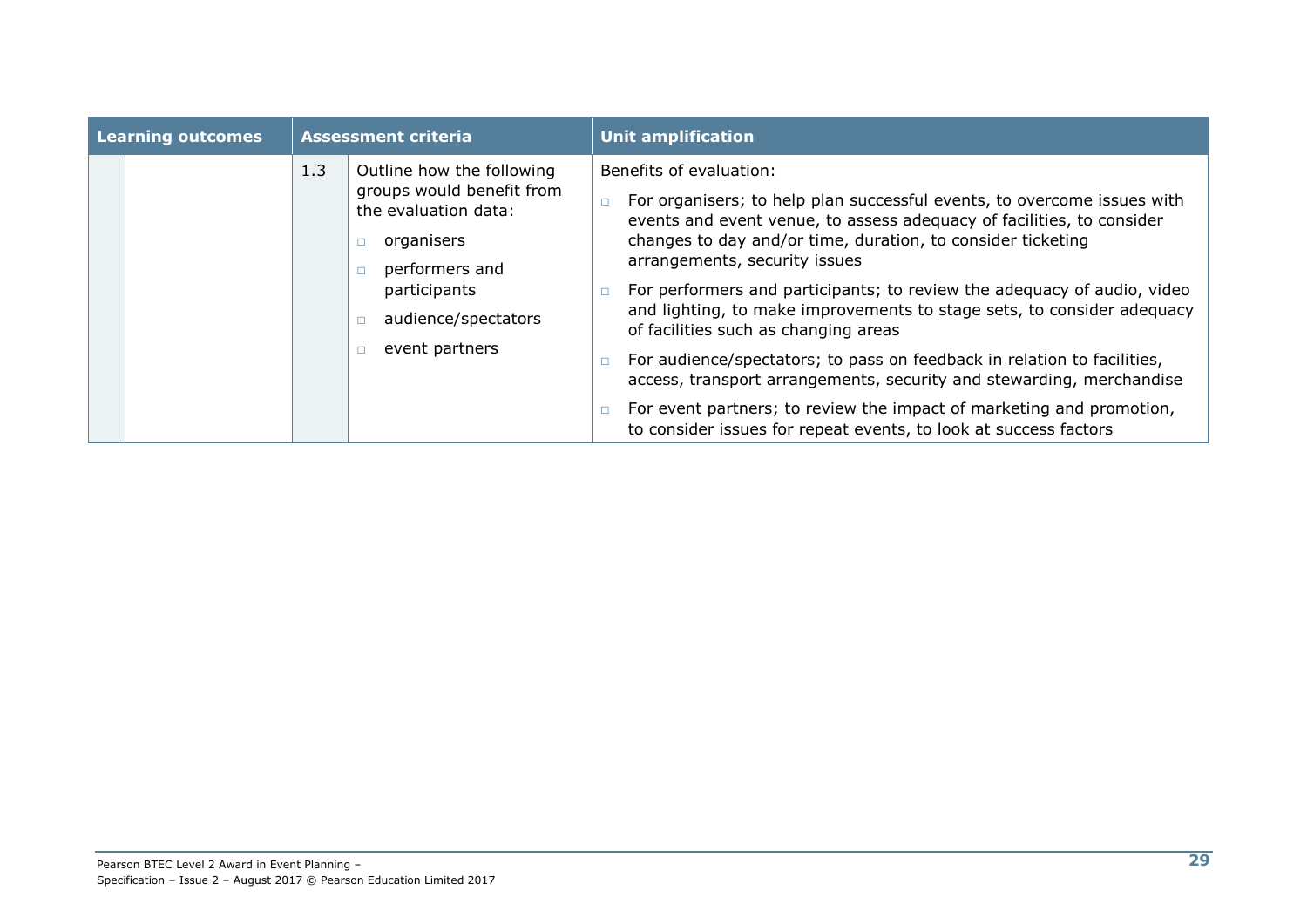| <b>Learning outcomes</b> |                                                                                                      | <b>Assessment criteria</b> |                                                                                                                                                                                                                                                                                | <b>Unit amplification</b>            |                                                                                                                                                                                                                                                                                                                                                                                                                                                                                                                                                                                                                                          |  |  |
|--------------------------|------------------------------------------------------------------------------------------------------|----------------------------|--------------------------------------------------------------------------------------------------------------------------------------------------------------------------------------------------------------------------------------------------------------------------------|--------------------------------------|------------------------------------------------------------------------------------------------------------------------------------------------------------------------------------------------------------------------------------------------------------------------------------------------------------------------------------------------------------------------------------------------------------------------------------------------------------------------------------------------------------------------------------------------------------------------------------------------------------------------------------------|--|--|
| $\overline{2}$           | Be aware of<br>objective setting<br>and potential<br>sources of<br>information to<br>evaluate events | 2.1                        | Explain the importance of<br>setting objectives for an<br>event as a measure for<br>evaluation                                                                                                                                                                                 | $\Box$<br>$\Box$                     | The importance of setting objectives for an event as a measure for<br>evaluation<br>Using critical success factors to judge the event, how they aid objectivity<br>and focus on priorities for an event, how they can be used to compare<br>the event with similar events to evaluate success, how objective                                                                                                                                                                                                                                                                                                                             |  |  |
|                          |                                                                                                      | 2.2                        | Explain how each of the<br>following can be a valuable<br>source of information for<br>evaluation purposes:<br>staff debrief<br>$\Box$<br>customer satisfaction<br>$\Box$<br>surveys/complaints<br>event revenue<br>$\Box$<br>data records e.g.<br>$\Box$<br>spectator numbers | $\Box$<br>$\Box$<br>$\Box$           | measures can be used to set targets for future events<br>Sources of information for evaluation purposes and their value<br>Information received; by email, phone, event de-briefings, data from<br>suppliers, officials, direct and indirect feedback from clients and<br>customers e.g. surveys, complaints, feedback on internet sites,<br>video footage of the event<br>The relative value of different information sources, i.e. how some<br>information may be unreliable or biased, e.g. opinions influenced by<br>personal experience and level of expertise, opinions influenced by<br>specific incidents or aspects of an event |  |  |
| 3                        | Understand the<br>tools that can be<br>used to evaluate<br>events                                    | 3.1                        | Explain the difference<br>between formal and informal<br>feedback                                                                                                                                                                                                              | $\Box$<br>$\Box$<br>$\Box$<br>$\Box$ | The difference between formal and informal feedback<br>The range of feedback gathered in a formal systematic way, feedback<br>gathered in an ad hoc way, how different types of feedback differ<br>Formal feedback, e.g. surveys, interviews, reports from event staff,<br>emergency services<br>Informal feedback, e.g. video footage of the event, social media sites,<br>comments passed to event staff, observation of the event                                                                                                                                                                                                     |  |  |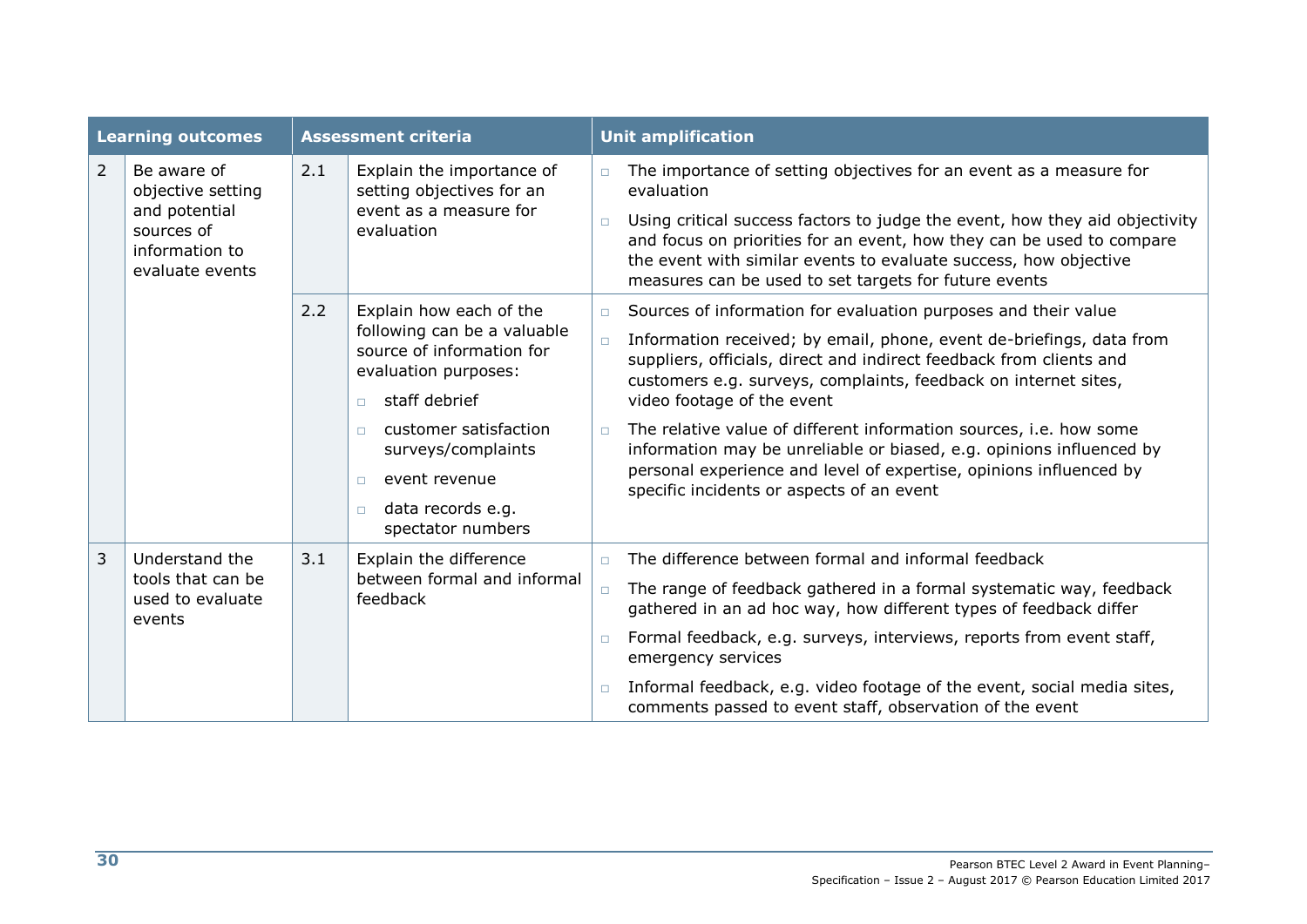| <b>Learning outcomes</b> |                                                                           | <b>Assessment criteria</b> |                                                       |                                                                                                                                                                                                                                                                                                                       | <b>Unit amplification</b>                                                                                                                                                                                                                                                                                                                                                                                                                                                                                                                                                                                                                                                                                                                                                                                                                                                                                                                                                                                                                                                                                                                                |  |  |
|--------------------------|---------------------------------------------------------------------------|----------------------------|-------------------------------------------------------|-----------------------------------------------------------------------------------------------------------------------------------------------------------------------------------------------------------------------------------------------------------------------------------------------------------------------|----------------------------------------------------------------------------------------------------------------------------------------------------------------------------------------------------------------------------------------------------------------------------------------------------------------------------------------------------------------------------------------------------------------------------------------------------------------------------------------------------------------------------------------------------------------------------------------------------------------------------------------------------------------------------------------------------------------------------------------------------------------------------------------------------------------------------------------------------------------------------------------------------------------------------------------------------------------------------------------------------------------------------------------------------------------------------------------------------------------------------------------------------------|--|--|
|                          | evaluate an event:<br>• SWOT analysis<br>• questionnaires<br>• interviews | 3.2                        | Outline how the following<br>methods could be used to | $\Box$<br>$\Box$<br>$\Box$                                                                                                                                                                                                                                                                                            | Using different methods to evaluate an event<br>SWOT analysis to identify strengths, weaknesses, opportunities and<br>threats i.e. in terms of the success of an event e.g. were the critical<br>success factors met fully or in part, how effective the event plan was,<br>how incidents were handled, what improvements could be made to<br>enhance a future event<br>Questionnaires issued by hand, by post, on-line to obtain feedback from<br>those at the event e.g. attendees, event staff, contractors and sub-<br>contractors; how to use different questionnaires to target specific groups<br>for specific information, how to phrase questions so as not to lead<br>responses, how to ensure the questionnaire is the optimum length to<br>encourage completion<br>Interviews of attendees, staff, contractors and sub-contractors,<br>performers to obtain immediate responses to the event, e.g. how well<br>the event was managed, whether it fulfilled expectations, how safety<br>and security were handled, whether facilities were satisfactory, efficiency<br>of transport to and from the venue, ticket costs, environmental impact |  |  |
|                          |                                                                           |                            |                                                       | of the event; interviews to obtain reflected opinions; when to use the<br>two different approaches; how to structure interviews to ensure<br>consistency; the importance of not asking leading questions; when to<br>use closed questions; why it is important to assure confidentiality; how<br>to analyse responses |                                                                                                                                                                                                                                                                                                                                                                                                                                                                                                                                                                                                                                                                                                                                                                                                                                                                                                                                                                                                                                                                                                                                                          |  |  |
|                          |                                                                           | 3.3                        | Describe at least 2 electronic<br>feedback methods    | $\Box$                                                                                                                                                                                                                                                                                                                | How to gather feedback using the internet e.g. social media analysis,<br>online questionnaires and surveys, web site message boards                                                                                                                                                                                                                                                                                                                                                                                                                                                                                                                                                                                                                                                                                                                                                                                                                                                                                                                                                                                                                      |  |  |
|                          |                                                                           |                            |                                                       |                                                                                                                                                                                                                                                                                                                       | Circulating data, comments and reports by email and invite responses<br>and feedback                                                                                                                                                                                                                                                                                                                                                                                                                                                                                                                                                                                                                                                                                                                                                                                                                                                                                                                                                                                                                                                                     |  |  |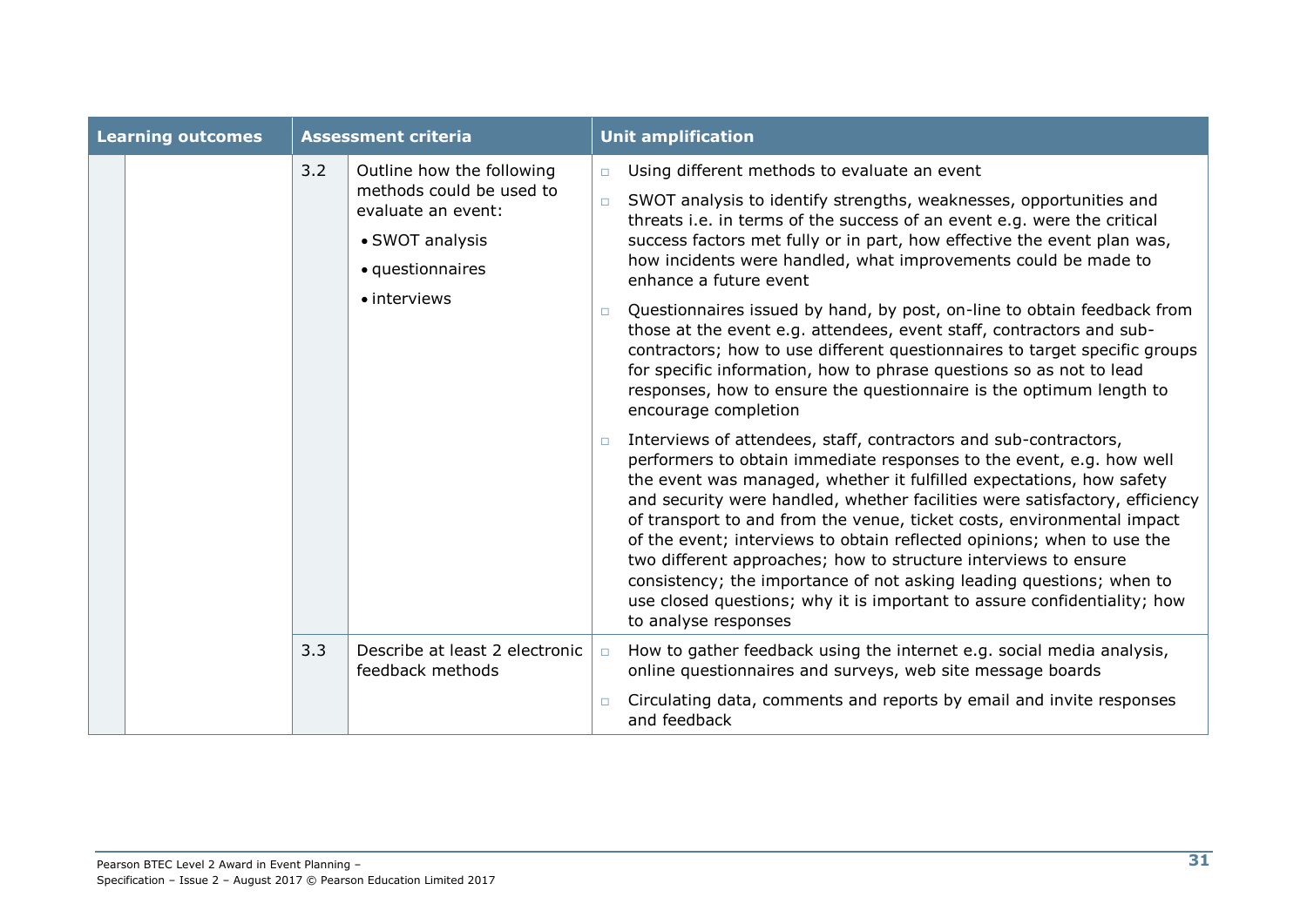| <b>Learning outcomes</b> |                                                                        | <b>Assessment criteria</b> |                                                                                                                                                                                                       | <b>Unit amplification</b> |                                                                                                                                                                                                                                                                                                                                                                                                                                                                                                                                                                                                                                                                                                                                                                                                                        |  |
|--------------------------|------------------------------------------------------------------------|----------------------------|-------------------------------------------------------------------------------------------------------------------------------------------------------------------------------------------------------|---------------------------|------------------------------------------------------------------------------------------------------------------------------------------------------------------------------------------------------------------------------------------------------------------------------------------------------------------------------------------------------------------------------------------------------------------------------------------------------------------------------------------------------------------------------------------------------------------------------------------------------------------------------------------------------------------------------------------------------------------------------------------------------------------------------------------------------------------------|--|
| 4                        | Produce an event<br>evaluation plan for<br>an event of their<br>choice | 4.1                        | Produce an event evaluation<br>plan for a selected event.<br>Include:<br>objective setting<br>potential sources of<br>information<br>appropriate tools/<br>$\Box$<br>methods to obtain<br>information | $\Box$                    | Producing an event evaluation plan<br>What to include in an event evaluation plan, e.g. date, type, venue,<br>attendance, event manager, key officers, financial summary, feedback<br>received, sales, promotion, security, hospitality, facility, emergency and<br>support services, event staffing and volunteers<br>Assessment against the event objectives or critical success factors for<br>the event e.g. profit, audience numbers, sales, promotional take-up<br>The information sources to be used to evaluate<br>How the information and data will be used to evaluate the event, e.g.<br>by comparing against similar events and comparing against successful<br>events, by circulating data and/or reports and inviting comments, at<br>de-brief meetings, at presentations to sponsors and event partners |  |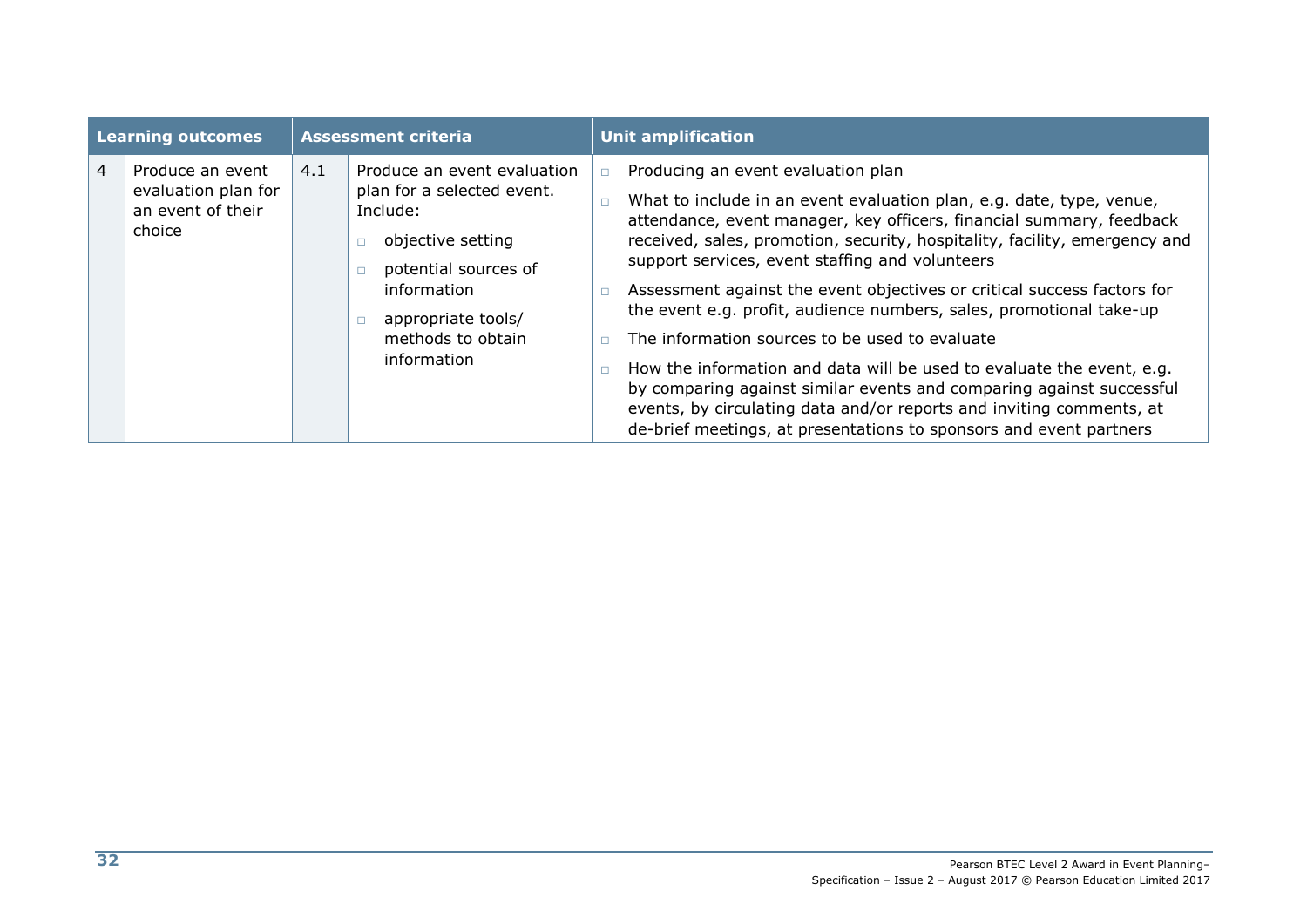### **Information for tutors**

#### **Delivery**

This unit should be delivered so that it develops knowledge and understanding of the practical aspects of planning different types of events. Learners need to know and understand:

- the process and purpose of event evaluation
- the different benefits for those involved
- the range of information and feedback sources on an event
- how to judge the relative value of the different sources of information and feedback
- why it is important to use objective measures to evaluate an event
- what to include in an event evaluation plan

A useful opening would be small group discussions, where learners are asked to focus on different events – preferably with a range of sizes, types, venues etc. The groups should be asked to select one or more of the following – organisers, performers and participants, audience/spectators, event partners – and consider how one or more would benefit from evaluating the event. For example what they would want to know to decide whether the event was successful (from their point of view), whether they needed or wanted to make changes for future events, why some aspects of the performance worked and why some did not, how they might encourage different audiences or improve audience response. Tutors can take feedback on a flipchart or board and then share the findings of the individual groups.

Assignments or case studies could be developed to focus on events that were successful or on those that had issues – based on the parameters outlined above. Learners could draw up an initial list of potential feedback sources with specific pros and cons against each source to indicate its reliability and usefulness for evaluation. The findings could be presented via PowerPoint and include an outline evaluation plan.

Knowledge of events gained through active involvement, rather than through a purely theoretical context, is important. Wherever possible, learners should be given the opportunity to work with or shadow event-management professionals or those involved in events so that they can experience different aspects and how they contribute to the overall operation of the event. This may be in a voluntary capacity. This will give learners first-hand experience to add to their eventevaluation assignment.

#### **Assessment**

The centre will devise and mark the assessment for this unit.

Learners must meet all assessment criteria to pass the unit.

Assessment should be planned so as to ensure efficient and effective gathering of evidence through holistic tasks and activities. For example, an assignment/project to research an event opportunity, plan the event and evaluate it would provide a coherent task that would cover several units.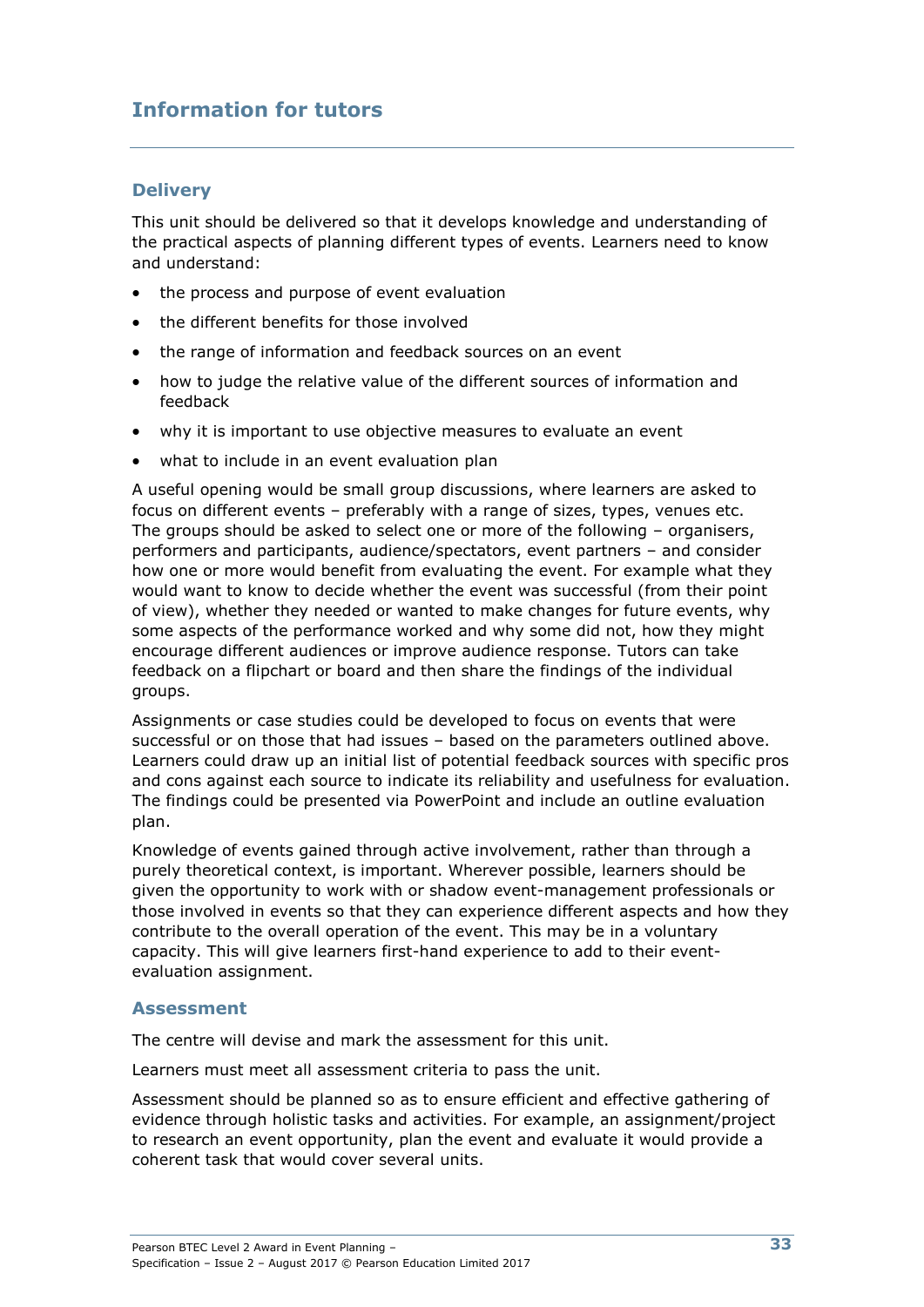If the learner is in an employment situation or on a work placement, it should be possible to observe them undertaking event de-briefings, thereby gaining direct evidence of their ability to evaluate effectively, how to weight the quality of the information and their ability to judge the relative importance of the information against the critical success factors for their organisation.

If the learner is in work placement or in a voluntary role relating to event operations, the predominant source of evidence is likely to be product evidence, for example records of sales, ticketing, hospitality data received, security briefings, feedback collated, minutes from event briefings, emails to suppliers, contractors, officials etc relating to an event, evaluation reports from different events.

Witness testimony from colleagues, suppliers, contractors, officials and managers could be obtained verbally to validate the thoroughness and accuracy of the learner's judgement when evaluating events.

Additional evidence of knowledge and understanding can be gathered through professional discussion with the learner. Learners should be encouraged to bring any actual performance evidence to the discussion, so that it can be referred to as validation.

Simulations, including role play, for example planning for or de-briefing an event, should be as realistic as possible and should be discussed with the Standards Verifier to ensure that they are valid, fair and reliable as a source of evidence. The simulation should be assessed through observation to provide evidence.

#### **Suggested resources**

#### **Textbooks**

Bowdin G A J et al – *Events Management* (Routledge, 2011) ISBN 10: 1856178188, ISBN 13: 9781856178181

Capell L – *Event Management For Dummies* (J Wiley & Sons, 2013) ISBN: 978-1-118-59112-3

Gaur S S – *Event Marketing and Management* (Vikas Publishing House, 2009) ISBN 10: 8125914498, ISBN 13: 9788125914495

Goldblatt J J – *Special Events Best Practices in Modern Event Management*  (Van Nostrand Reinhold, 1997) ISBN 10: 0471287458, ISBN 13: 978-0471287452

O'Hara, Beard, Simpson – *Music Event and Festival Management* (Wise Publications, 2006) ISBN: 1921029730, 9781921029738

Watt D C – *Event Management in Leisure and Tourism* (Addison Wesley Longman Ltd, 1998) ISBN 10: 0-582-35706-3, ISBN 13: 978-0582357068

#### **Journals and/or magazines**

*Event Management*

*Event Organiser*

*International* Journal *of Contemporary Hospitality Management*

*International* Journal *of Event and Festival Management*

*International Journal of Event Management Research*

*International Journal of Hospitality and Event Management*

*Journal of Hospitality, Leisure, Sport and Tourism Education*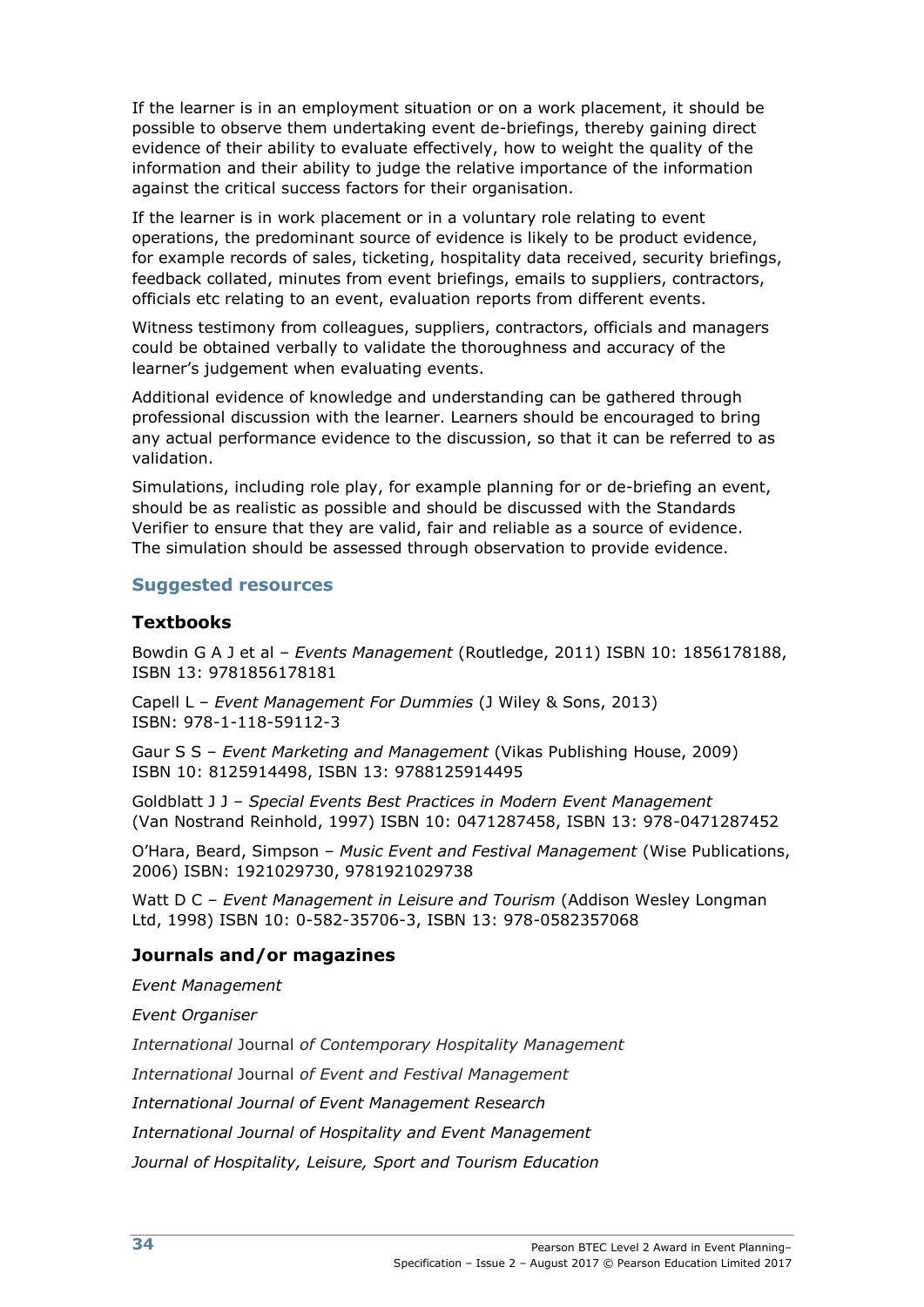#### **Websites**

[www.aftertheevent.substance.coop/files/Evaluating%20Events.pdf](http://www.aftertheevent.substance.coop/files/Evaluating%20Events.pdf)

[www.amherst.edu/aboutamherst/news/public\\_affairs/events\\_planning/checklists/](http://www.amherst.edu/aboutamherst/news/public_affairs/events_planning/checklists/node/147099) [node/147099](http://www.amherst.edu/aboutamherst/news/public_affairs/events_planning/checklists/node/147099)

[www.amiando.com/event-planner-event-checklist.html](http://www.amiando.com/event-planner-event-checklist.html)

[www.businessballs.com](http://www.businessballs.com/)

[www.eventeducation.com/event-evaluation.php](http://www.eventeducation.com/event-evaluation.php)

[www.librarysupport.net/librarylovers/eventips.html](http://www.librarysupport.net/librarylovers/eventips.html)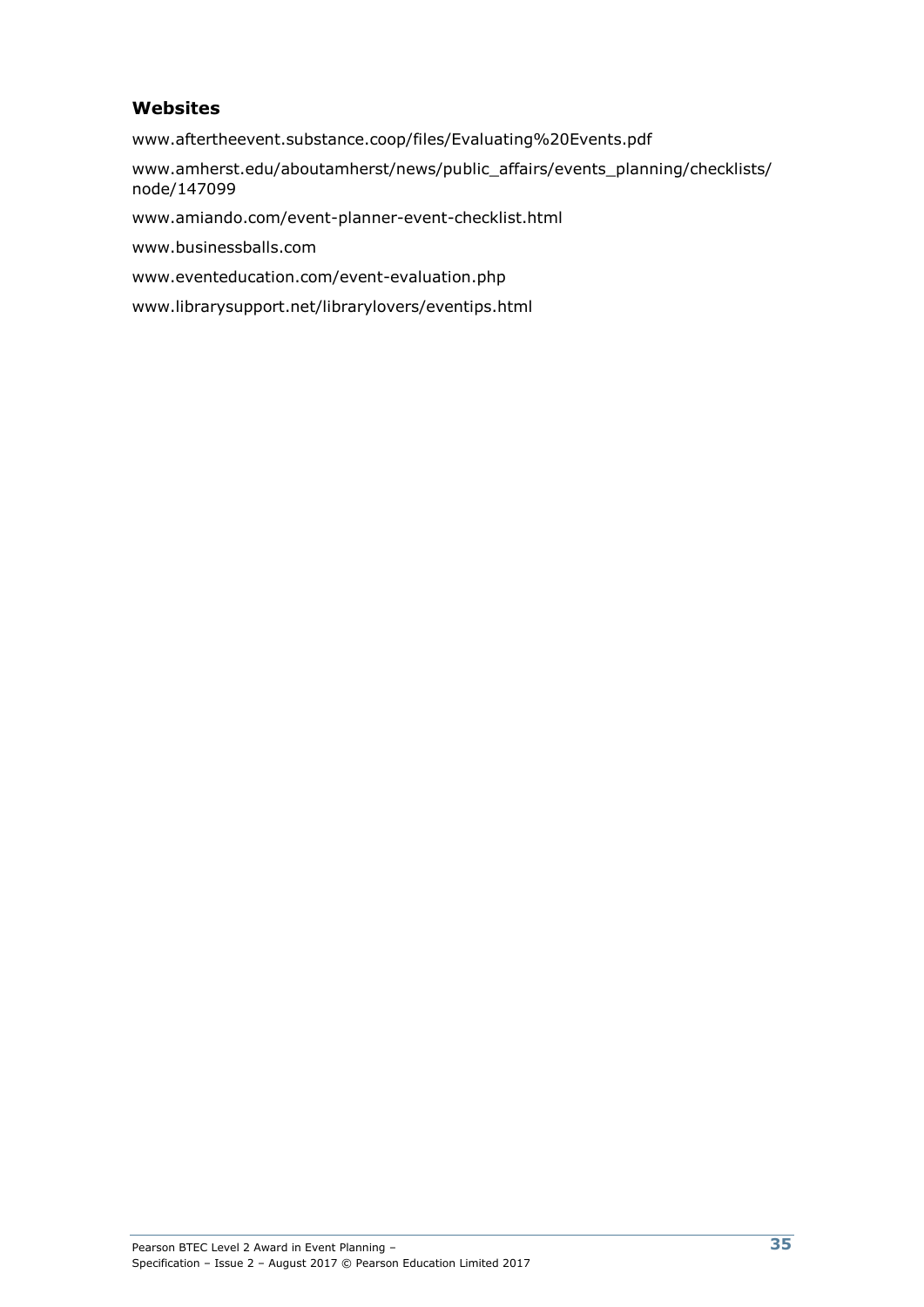# **13 Further information and useful publications**

To get in touch with us visit our 'Contact us' pages:

- Edexcel, BTEC and Pearson Work Based Learning contact details: qualifications.pearson.com/en/support/contact-us.html
- books, software and online resources for UK schools and colleges: www.pearsonschoolsandfecolleges.co.uk

Key publications:

- *Adjustments for candidates with disabilities and learning difficulties, Access and Arrangements and Reasonable Adjustments, General and Vocational qualifications* (Joint Council for Qualifications (JCQ))
- *Supplementary guidance for reasonable adjustments and special consideration in vocational internally assessed units* (Pearson)
- *General and Vocational qualifications, Suspected Malpractice in Examination and Assessments: Policies and Procedures* (JCQ)
- *Equality Policy* (Pearson)
- *Recognition of Prior Learning Policy and Process* (Pearson)
- *UK Information Manual* (Pearson)
- *BTEC UK Quality Assurance Centre Handbook*

All of these publications are available on our website.

Publications on the quality assurance of BTEC qualifications are also available on our website.

Our publications catalogue lists all the material available to support our qualifications. To access the catalogue and order publications, please visit our website.

#### **Additional resources**

If you need further learning and teaching materials to support planning and delivery for your learners, there is a wide range of BTEC resources available.

Any publisher can seek endorsement for their resources and, if they are successful, we will list their BTEC resources on our website.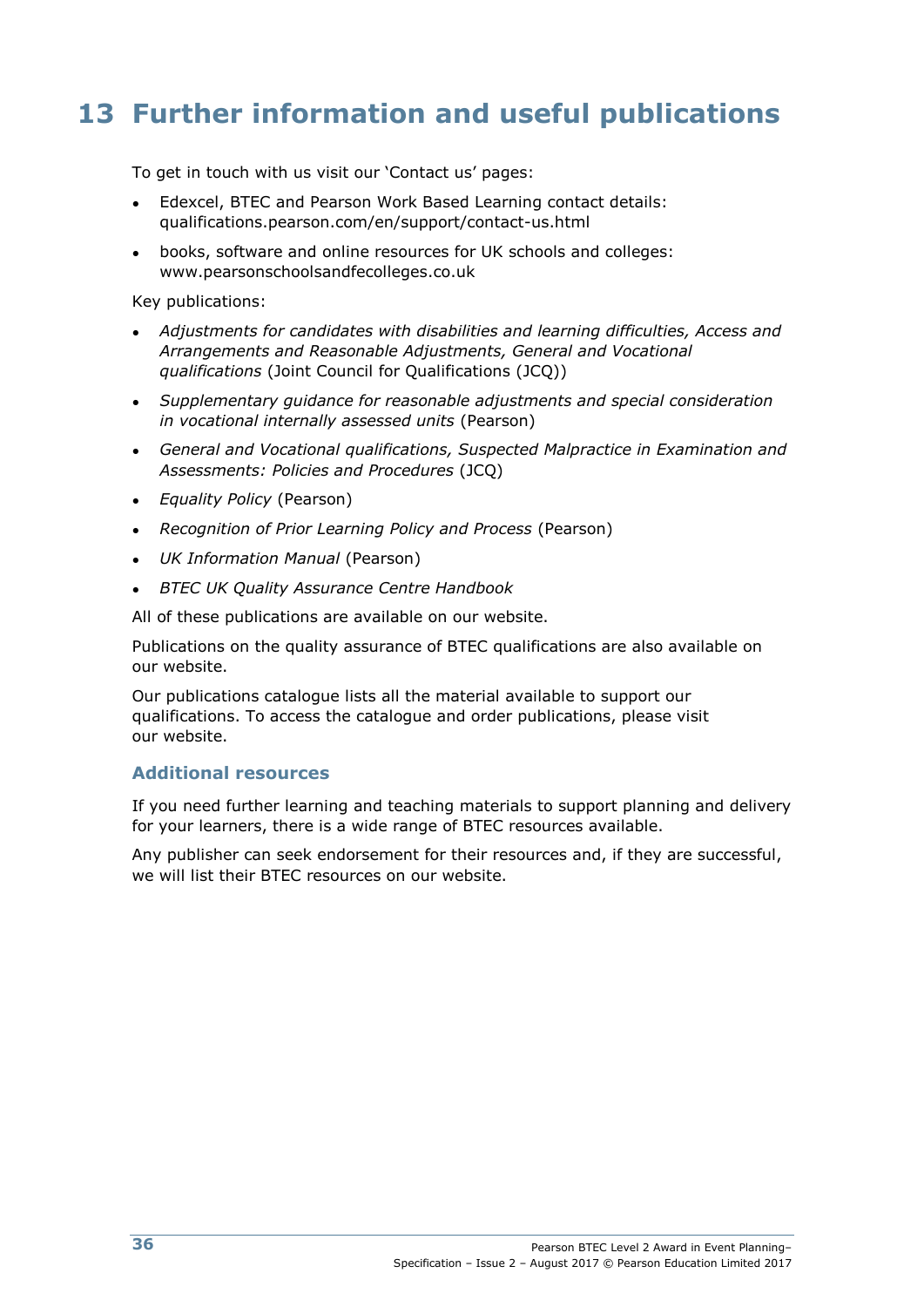# **14 Professional development and training**

Pearson supports UK and international customers with training related to Pearson BTEC qualifications. This support is available through a choice of training options offered in our published training directory, or through customised training at your centre.

The support we offer focuses on a range of issues, including:

- planning for the delivery of a new programme
- planning for assessment and grading
- developing effective assignments
- building your team and teamwork skills
- developing learner-centred learning and teaching approaches
- building functional skills into your programme
- building in effective and efficient quality assurance systems.

The national programme of training we offer is on our website at: [qualifications.pearson.com.](http://www.edexcel.com/resources/training/Pages/home.aspx) You can request customised training through the website or you can contact one of our advisors in the Training from Pearson team via Customer Services to discuss your training needs.

#### **BTEC training and support for the lifetime of the qualifications**

**Training and networks**: our training programme ranges from free introductory events through sector-specific opportunities to detailed training on all aspects of delivery, assignments and assessment. We also host some regional network events to allow you to share your experiences, ideas and best practice with other BTEC colleagues in your region.

**Regional support**: our team of Curriculum Development Managers and Curriculum Support Consultants, based around the country, are responsible for providing advice and support in centres. They can help you with planning and curriculum developments.

To get in touch with our dedicated support teams please visit our website.

#### **Your Pearson BTEC support team**

Whether you want to talk to a sector specialist, browse online or submit your query for an individual response, there's someone in our Pearson support team to help you whenever – and however – you need:

- Subject Advisors: find out more about our subject advisor team immediate, reliable support from a fellow subject expert
- Ask the Expert: submit your question online to our Ask the Expert online service and we will make sure your query is handled by a subject specialist.

Please visit our website at qualifications.pearson.com/en/support/contact-us.html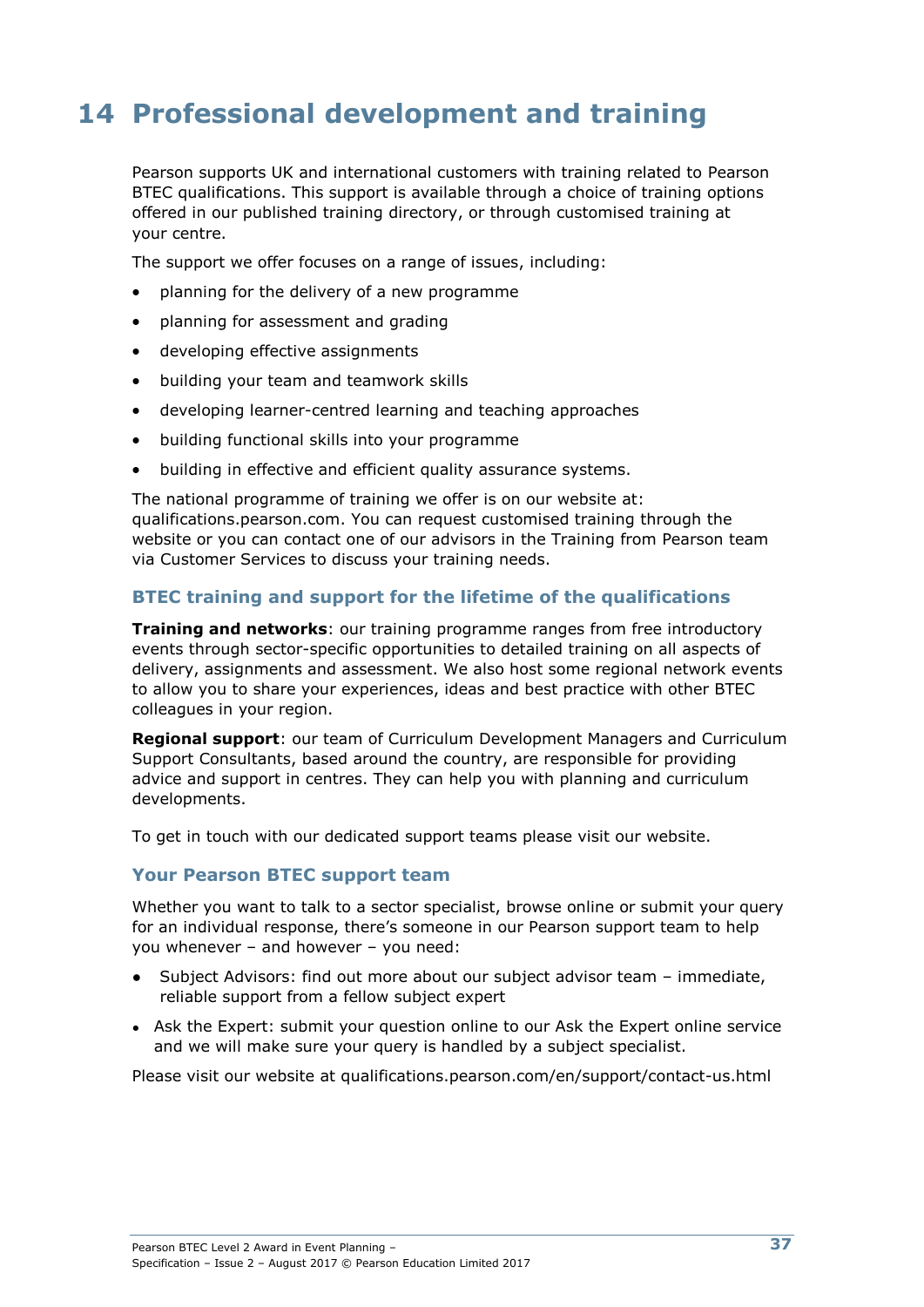### **Mapping with National Occupational Standards**

The grid below maps the knowledge covered in the Pearson BTEC Level 2 Specialist qualifications in event planning against the underpinning knowledge of the National Occupational Standards in Events Management and Temporary Structures. Centres can use this mapping when planning holistic delivery and assessment activities.

#### **KEY**

# indicates partial coverage of knowledge in the NOS unit

A blank space indicates no coverage of the knowledge

| <b>NOS</b> | <b>Pearson BTEC Specialist units</b>              | $\blacksquare$<br><b>Jnit</b> | $\mathbf{\mathsf{N}}$<br>lnit |
|------------|---------------------------------------------------|-------------------------------|-------------------------------|
| PPLEMTSD10 | Manage the running of an event                    | #                             |                               |
| PPLEMTSD12 | Evaluate and report on the success of an<br>event |                               | #                             |